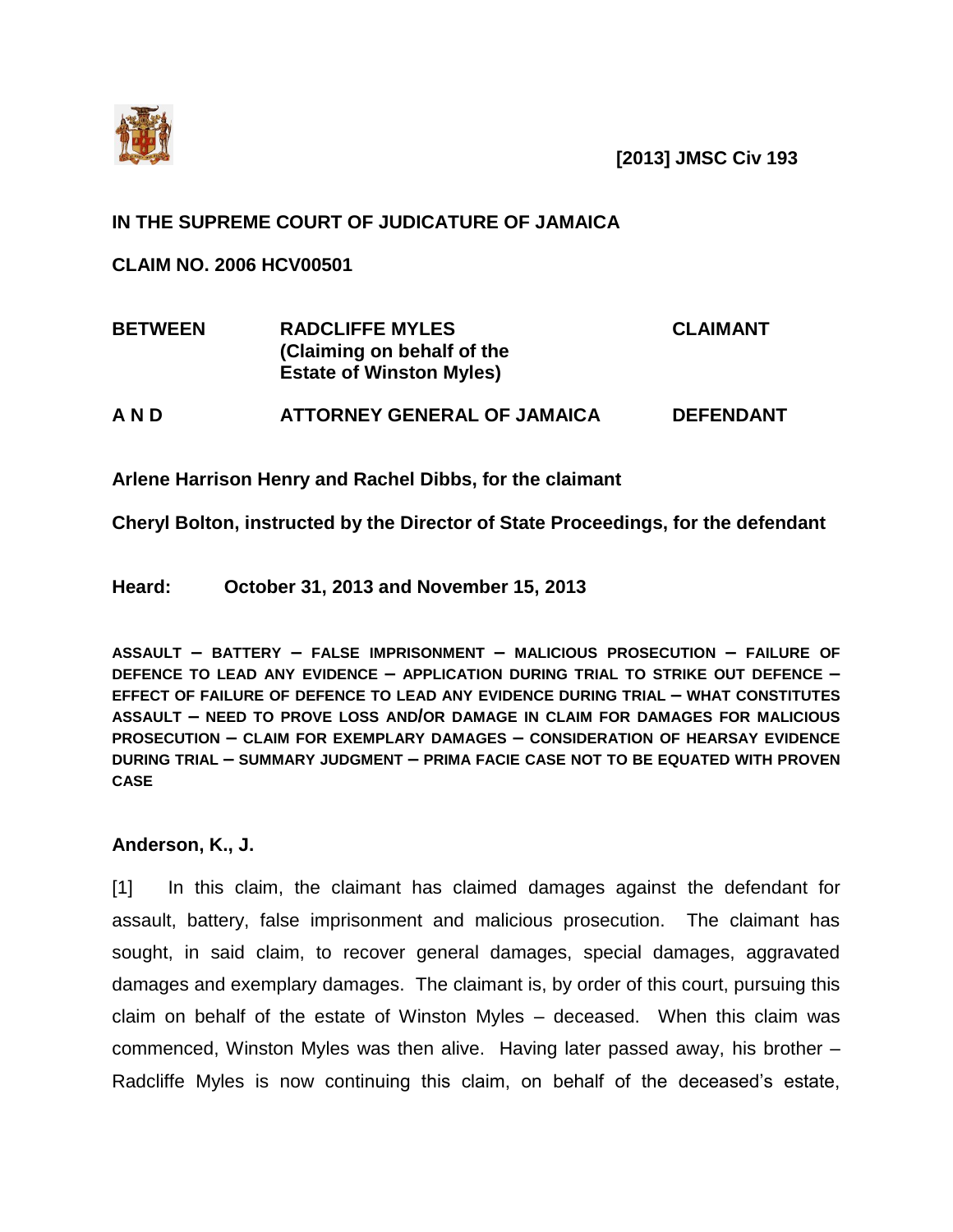pursuant to the law as set out in the **Law Reform (Miscellaneous Provisions) Act**. The deceased is hereinafter referred to in these reasons for judgment, as 'Mr. Myles'.

[2] Mr. Myles has alleged, in his amended particulars of claim, that at all material times, he was riding his bicycle without lights on Knutsford Boulevard, at 9:00 p.m. on February 19, 2004 and he stopped riding his bicycle, upon having been signalled to do so, by one Constable Forbes, who also then requested a search. According to his version of events, both as set out in the amended particulars of claim and in his witness statement and also in documentary evidence which was admitted during the trial, as exhibits, Constable Forbes then 'draped him' in his pants waist and said '*hey bwoy wha yu have pon yu*?' Mr. Myles also alleges that he then came off the bicycle and pulled his shirt from his pants and said '*me no have nuttin pon me*.' Mr. Myles further alleges as follows: Constable Knott violently hit him in his mouth, causing his mouth to bleed and his dentures to break and said '*hey bwoy why you a chat to police so*?' The constable walked off. The claimant followed behind, enquiring: '*a wha mi do unu*?' '*Wha me do yu, wha mek yu do this to me*?' Constable Forbes then flung a stone hitting him, which caused a finger in his left hand to be broken and also caused that finger to receive a separate type of injury, which also, like his mouth, bled. That is revealed from the claimant's witness statement and from medical evidence, in the form of a medical report, which was led into evidence in support of the claimant's claim. On the same night, Mr. Myles reported the constables to the Knutsford Boulevard police post and he also, on February 23, 2004 (this therefore having been no more than four days after the incident which he has made complaint about and claim for, to this court, allegedly occurred), made a report regarding said incident, to the Police Public Complaints Authority – which at that time, was an adjunct of the Police Force of Jamaica, which was tasked with the specific responsibility of investigating complaints made of improper, and/or unlawful conduct by police officers. Mr. Myles also received medical attention at the Kingston Public Hospital on the day of the incident and visited the out-patient clinic at that hospital, on two occasions subsequent to the date of that incident. In the claimant's amended particulars of claim, the claimant has alleged that he was charged by the aforementioned Constable Forbes, for resisting arrest, assaulting and wounding a constable. Interestingly enough, Mr. Myles though, had stated in his report to the Police Public Complaints Authority (hereinafter referred to as 'the PPCA'), that after he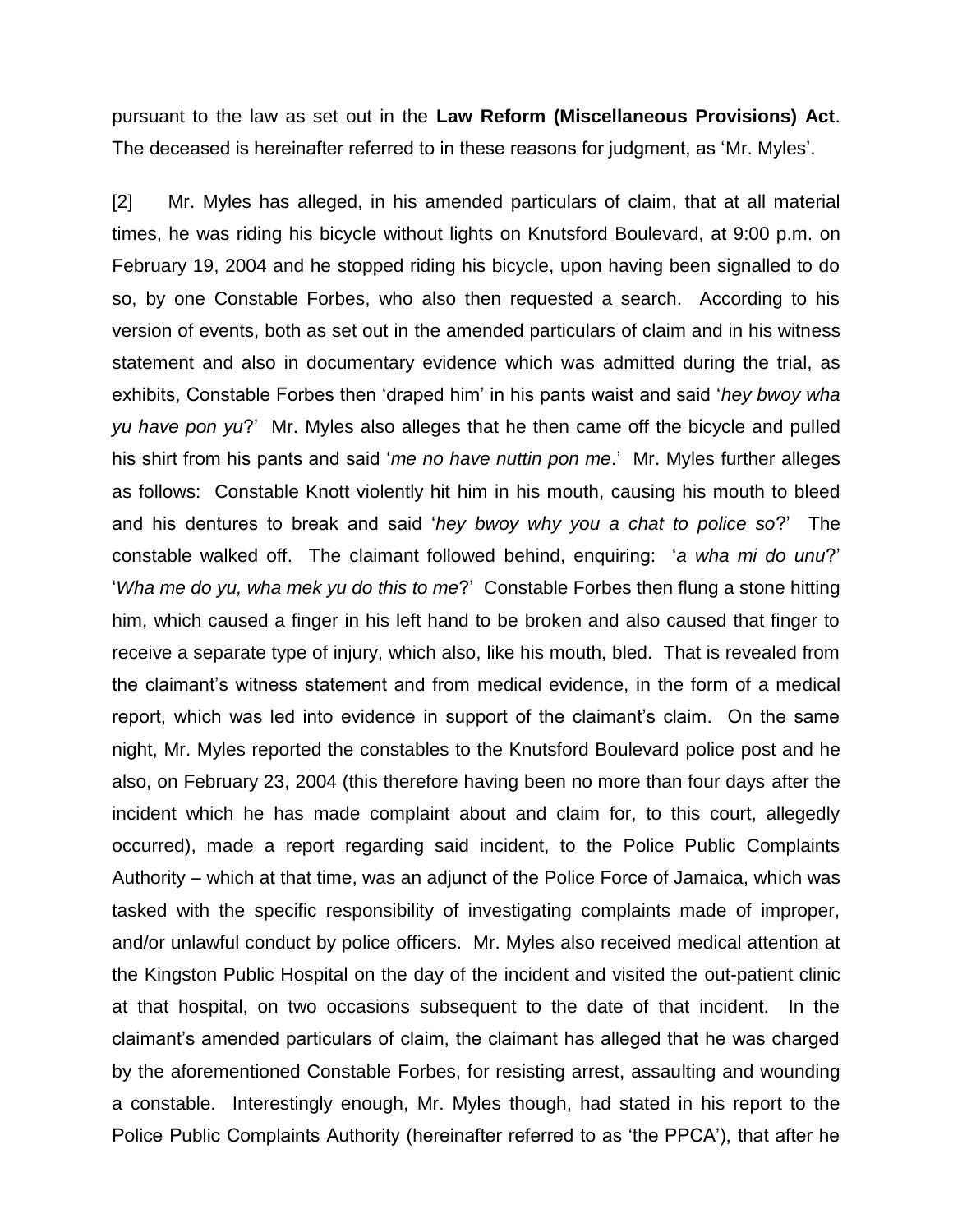was, on the night of the incident, taken to the Kingston Public Hospital, in the accompaniment of a police officer, he was thereafter taken back to the police post at New Kingston, where, as he then termed it, '*one of the officers who injured me, arrested and charged me for (1) Riding bicycle without light; (2) Assaulting police and (3) Disobeying a constable's order.*' This is interesting, since it actually serves to materially dispute Mr. Myles allegation as made in his amended particulars of claim, which he certified as being true, in respect of the offences which he was criminally charged for. The best and certainly also, the most compelling evidence as regards what were the charges brought against Mr. Myles, in respect of the relevant incident, has been derived from the magistrate court's record in respect of those charges, for which the claimant was before the Half Way Tree Resident Magistrate's Court on February 18, 2005. The same was admitted as hearsay evidence, by means of being an exhibit attached to the affidavit of one Venice Rankine, who was, when she deponed to that affidavit, a clerk employed in the Records Division of the Half Way Tree Resident Magistrate's Court. That court record has revealed that Mr. Myles was charged with the offences of:

- (1) Disobeying a police order; and
- (2) Resisting Arrest; and
- (3) Breach of Road Traffic Act; and
- (4) Malicious Destruction of Property; and
- (5) Assaulting a police officer; and
- (6) Unlawful wounding

The court record shows that the charges for 'Breach of Road Traffic Act', and for 'disobeying a police order', were transferred to the Traffic Court, for mention there. The outcome of those charges, at court, has not been alleged in the claimant's amended particulars of claim. In the claimant's witness statement however, Mr. Myles has provided evidence as to his having been acquitted of all charges. Although he has not made it as clear as he should or could have, in his witness statement, it does appear to this court and is concluded by this court, that he has made separate reference, in two separate paragraphs of his witness statement, as regards his acquittal of all charges in the traffic court on the one hand and presumably also, at the Half Way Tree Resident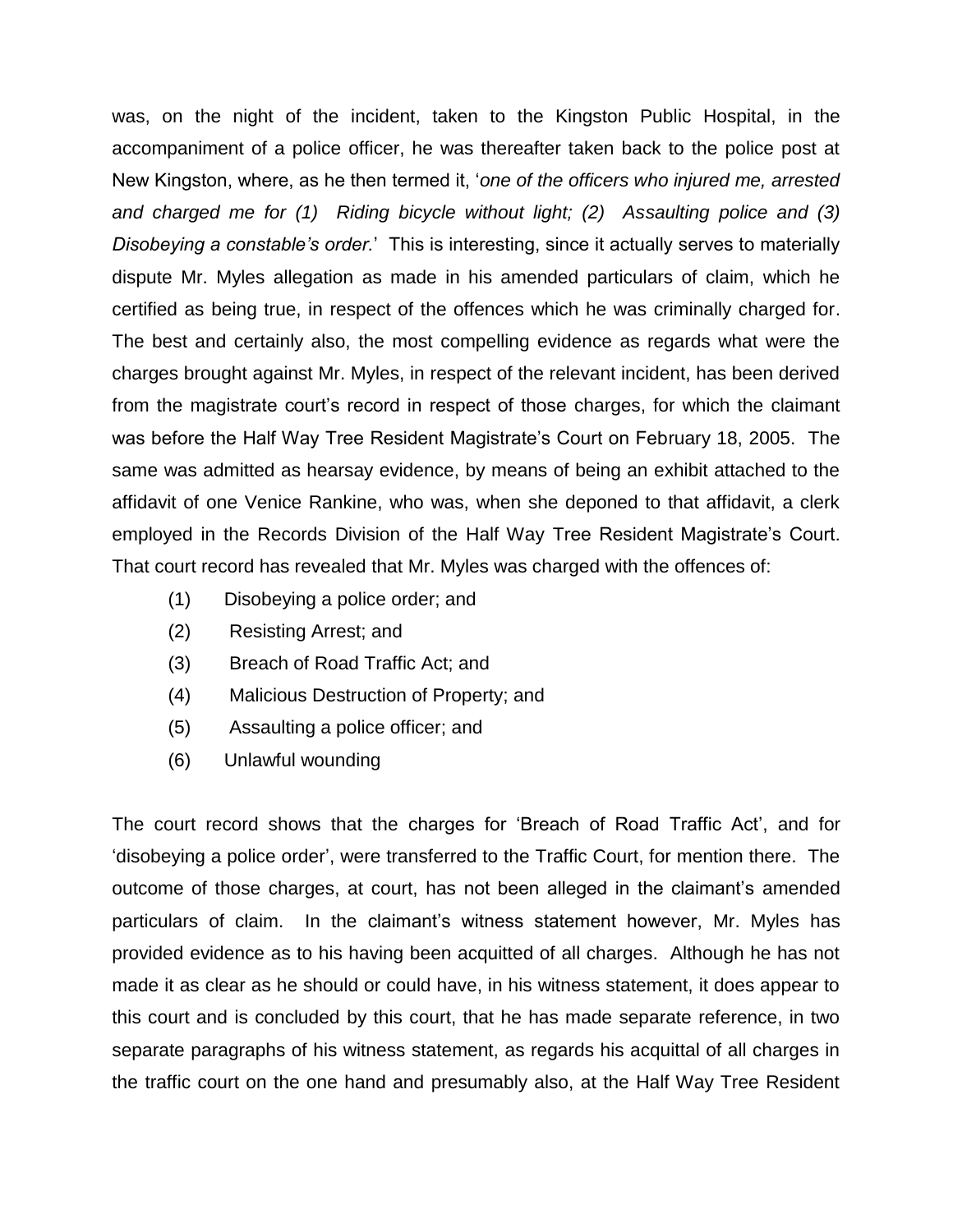Magistrate's Court, on the other hand (See paragraphs 10 and 12 of Mr. Myles witness statement, in that regard).

[3] As a general rule, a party will not be permitted to lead evidence of matters which have not been particularized in that party's statement of case. See **Rule 8.9A of the Civil Procedure Rules** (hereinafter referred to as 'the CPR'), in this regard. This court can however, in appropriate circumstances permit such evidence to be given, notwithstanding that the relevant party's statement of case has neither expressly, nor even impliedly, foreshadowed such evidence. See again, **rule 8.9A of the CPR** in that regard. This court believes it appropriate, in the interests of the justice, to so permit the claimant to rely on his evidence as to the dismissal of and/or his acquittal in respect of all charges brought against him in the case at hand, this especially since, even though it should be a matter of public record and therefore, could, relatively easily have been disputed, if the defendant had wished to do so, the defendant did not at all dispute same, during the trial.

[4] It has neither, in the claimant's statement of case, nor in Mr. Myles' witness statement, been alleged, that there ensued, embarrassment on his part in having been brought before the court pursuant to any charge having been wrongfully and maliciously instituted against him, nor has he alleged that he suffered any mental distress or anguish arising from same. Mr. Myles has also, not at all, alleged that he incurred expense and/or suffered any financial loss, arising from the alleged malicious prosecution by relevant authorities, of criminal charges against him.

[5] What is not in doubt, however, is that, for the purposes of the law, the prosecution of Mr. Myles began when the charges were laid against him, that being, on the night of February 19, 2004. This court therefore concludes that the prosecution of the claimant lasted for one year, as he, was acquitted 'of all charges' on February 19, 2005.

[6] A claim for damages for malicious prosecution, is, it should be carefully noted, unlike a claim for damages for trespass to the person, or in other words, for assault and/or battery and /or false imprisonment, an action on the case and therefore, it is essential for the claimant to prove damage/loss. Such loss/damage is not to be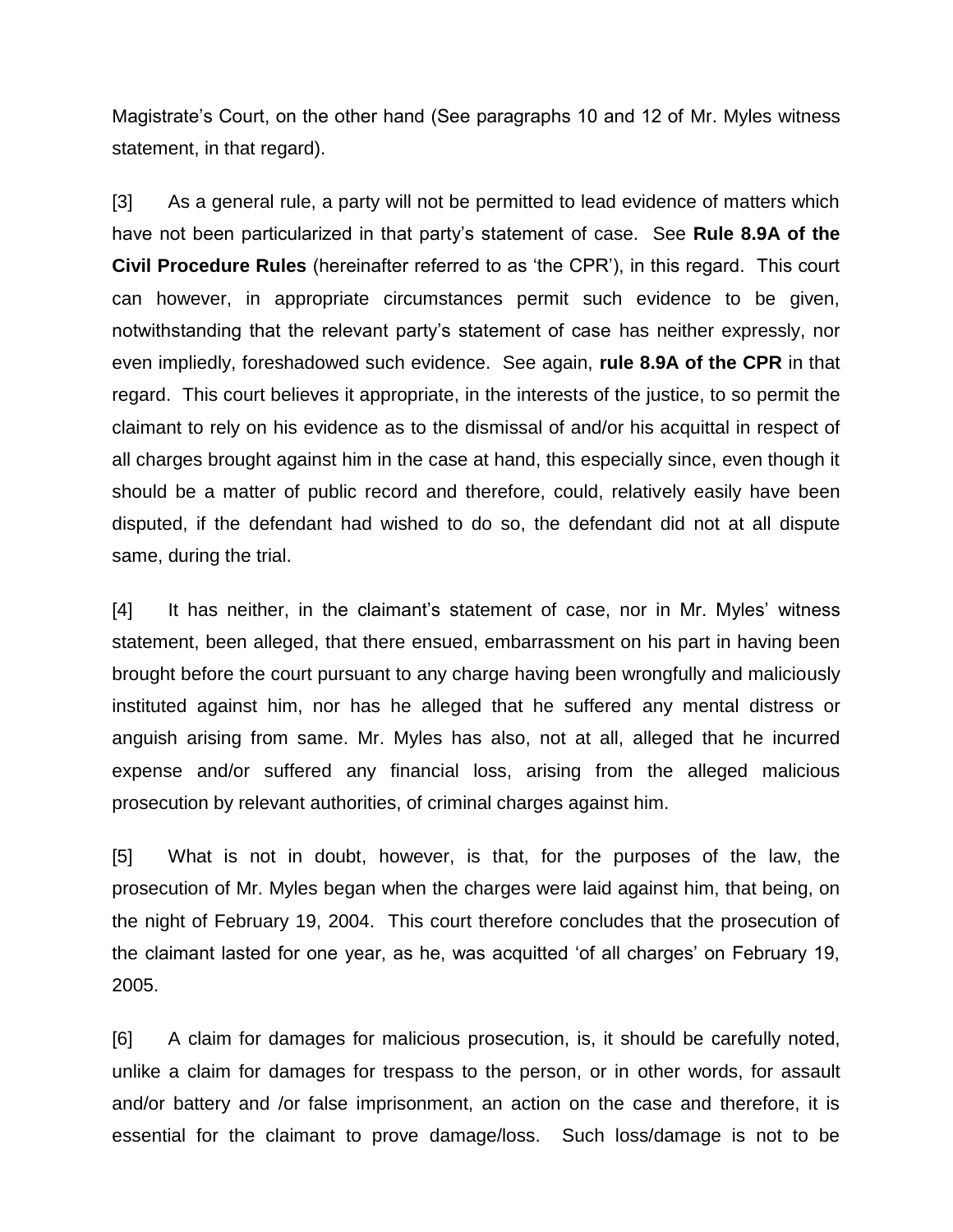presumed by the court. In **Saville v Roberts** – [1698] 5 Mod. 394, Holt C.J. classified damage for the purpose of the tort of malicious prosecution, as being of three categories, any one of which might ground the claim. Malicious prosecution might damage a man's fame, or the safety of his person, or the security of his property, by reason of his expense in repelling a just charge. In the case, at hand, the claimant has led no evidence which would even so much as enable this court to infer that Mr. Myles has suffered damage which falls within either of the three above-mentioned categories as lain down in the **Saville v Roberts** case (*op.cit.).* This court though, as has been set out in the text – Clerk and Lindsell onTorts, 16<sup>th</sup> ed., at para. 19-06, accepts that at least as a general rule, there would be a moral stigma which would inevitably attach where the law visits an offence with imprisonment. In the case at hand though, the claimant will, for reasons which are set out further on in these reasons for judgment, recover damages for false imprisonment and in that regard, this court will assess such damages by taking into account said moral stigma. It should be noted though, even from now, that such a moral stigma will only 'surround' the claimant in some cases, since in other cases, if the claimant is notorious for being either in breach of the law, or as a person who has previously been convicted, then clearly, such moral stigma may actually, quite properly, not be deemed by this court as having surrounded the claimant at any time, as a consequence of the proven malicious prosecution and/or false imprisonment of him, on one particular occasion.

[7] The claimant is not entitled to recover what is typically termed by courts, as 'double compensation,' arising from his having been falsely imprisoned and maliciously prosecuted. Such 'double compensation' would be what he would attain, if this court were to award him damages for any moral stigma that may be automatically inferred as having been endured by him as a consequence of his having been maliciously prosecuted and also do the same, in respect of his having been falsely imprisoned. In the circumstances, this court declines to hold the defendant liable to the claimant for malicious prosecution, this even though, during the trial, this court was made aware by the defence counsel, that she is conceding that the claimant was maliciously prosecuted. Damage to Mr. Myles was required to be proven in order for the claim for damages for malicious prosecution to even have been lawfully maintained. Not only has such damage not at all been alleged in the claimant's statement of case, but further,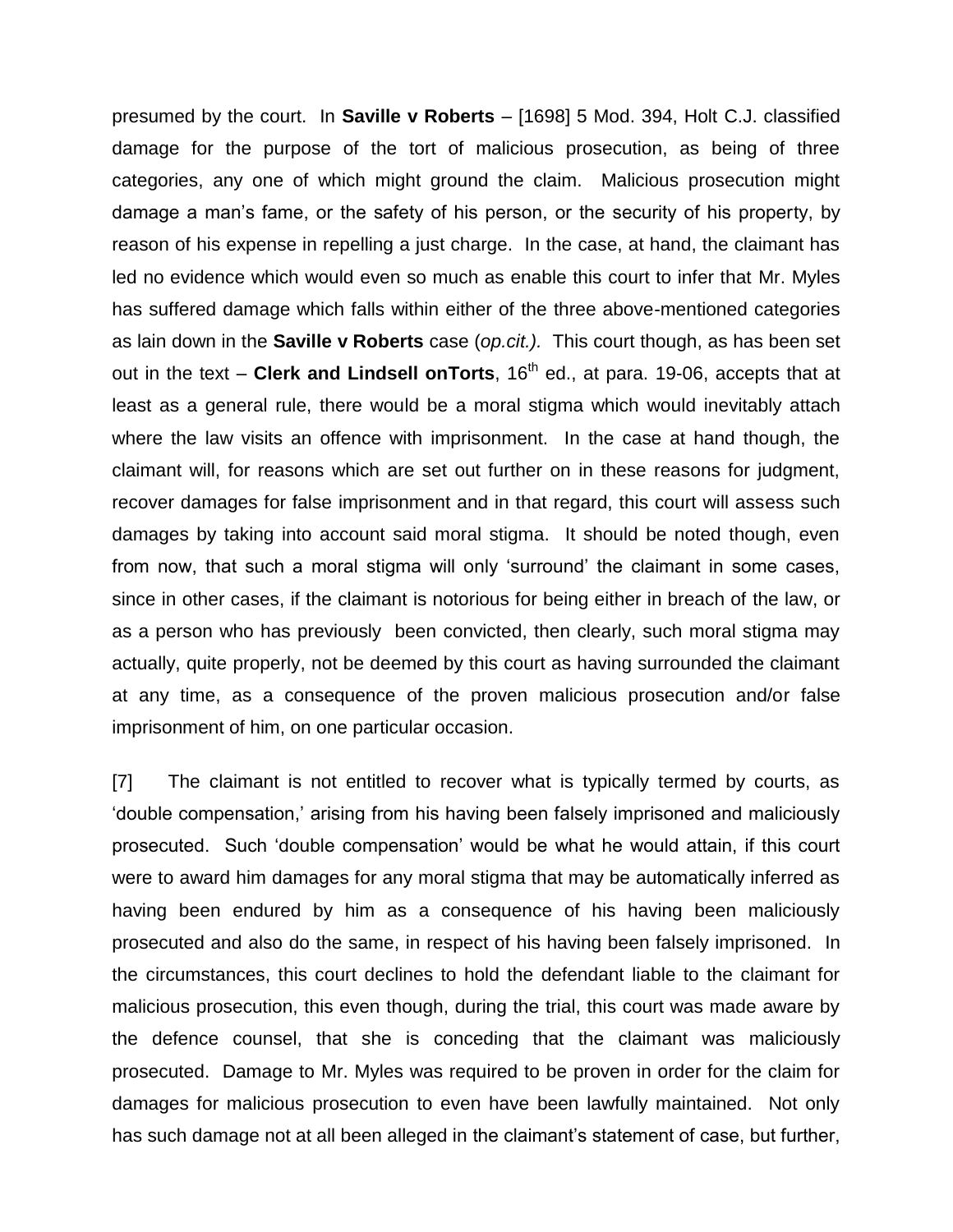the same was not even so much as the subject of any evidence led on the claimant's behalf at trial, much less proven. If there was any damage suffered by Mr. Myles, arising from his having allegedly been maliciously prosecuted, such damage will be fully taken into account, under the claimant's claim for damages for false imprisonment.

[8] It is always for this court to determine whether an admission as made, entitles a party to judgment on admission and what the terms of that judgment should be. See **rule 14.4 of the CPR**. It is not, when an 'admission' is made, to be taken as being a matter of course in all cases, that judgment on admission must be entered by this court. Furthermore, it is even open to this court, to allow a party to amend or withdraw an admission. See **rule 14.1(b**) read along **with rule 26.2 of the CPR**. Insofar as the case at hand is concerned, this court does not believe that it would at all enure to the interests of justice, if the claimant were to be awarded damages for malicious prosecution, in circumstances wherein he has clearly failed to both allege and prove a critical element of that tort, that being: proof of damage. This court holds the view that when crown counsel – Ms. Bolton, gave notice to this court of her client's admission as regards the tort of malicious prosecution, that she was not then either considering, or properly considering, the damages that the claimant needed to have proven, in order to properly have succeeded in proving that tort. Whether my conclusion in that regard, is correct or not though, what I am not in doubt about, is that it would be unjust for the claimant to succeed as to a claim which he has not proven and not even so much as properly made allegations in respect of said tort, in his statement of case, as could properly have enabled the said tort to have been proven, this bearing in mind, the very important provisions as set out in **rule 8.9A of the CPR**.

[9] It has been strongly contended by the claimant's counsel, that since the defendants have led before this court, whether by way of documentation, or by means of oral evidence, absolutely no evidence whatsoever, this should, merely as a result thereof, have led to judgment being ordered by this court, in the claimant's favour and in fact, had, during the trial, after the defence counsel had informed this court that no evidence would be called on behalf of either defendant, applied, at that stage, for the defendants' defence to be struck out.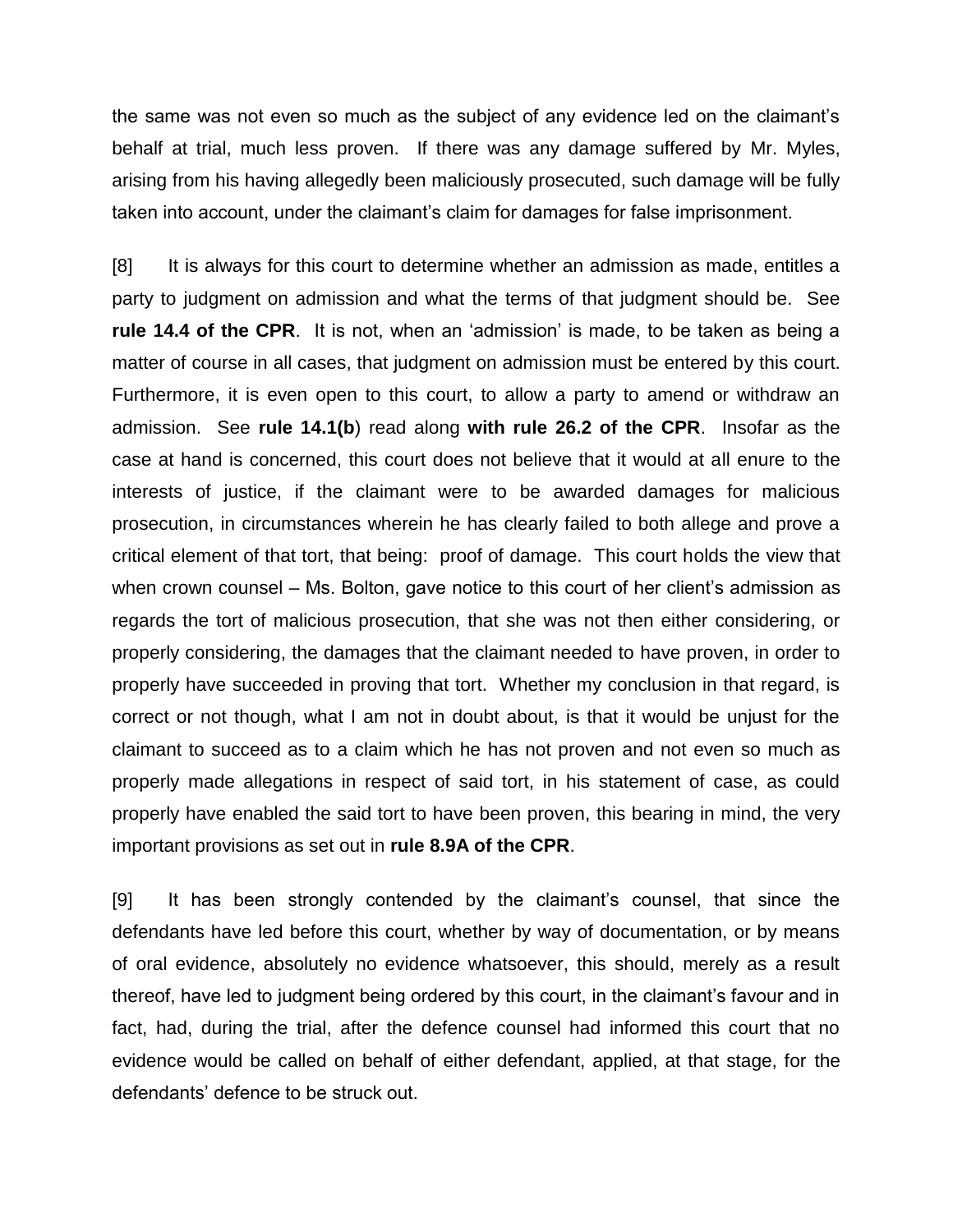[10] This court though, having heard from the respective parties' counsel, as regards whether the defendant's defence should be struck out on the basis as set out above, that being a proposition which was strongly opposed by defence counsel, refused to strike out the defendant's defence. I now shall go on to briefly explain the reasons for that decision and further on in these reasons for judgment, I will set out in detail, why I do not accept the submission of counsel for the claimant, that arising from the failure of the defendants to lead before this court during trial, any evidence in any form whatsoever, judgment in the claimant's favour, ought to be granted as a matter of course.

[11] It has, both under Jamaica's rules of court as regards civil proceedings, for a long time now and certainly also, long before Jamaica and England's Civil Procedure Rules (as such rules are now termed) came into force and effect, been accepted as the law, that the court's jurisdiction to strike out a claim, ought always to be used sparingly. As stated in the text – **Blackstone's Civil Procedure**, [2013], at paragraph 33.6:

> *'The reason was, and this has not changed, that the exercise of the jurisdiction deprives a party of its right to a trial, and of its ability to strengthen its case through the process of disclosure and other court procedures such as requests for further information. Further, it has always been true that the examination and cross-examination of witnesses often changes the complexion of a case. It was accordingly the accepted rule that, 'striking out was limited to plain and obvious cases where there was no point in having a trial.'*

Under the CPR of Jamaica, an application to strike out a party's statement of case can be made pursuant to **rule 26.3 of the CPR**, on the basis that such statement of case fails, on its face, to disclose a sustainable claim or defence (as the case may be). Traditionally, this has been regarded as restricted to statements of case which are bad in law, or which fail to set out a complete claim or defence. As such, the power to strike out a party's statement of case out to be restricted to circumstances wherein this court, in a civil claim which is before it, concludes that a party's statement of case is bound to fail. The mere fact that a party's case may be considered by this court as being weak, or fraught with difficulty, or unlikely to succeed, should not be taken by this court, as being sufficient to justify this court in striking out a party's statement of case. Instead, as was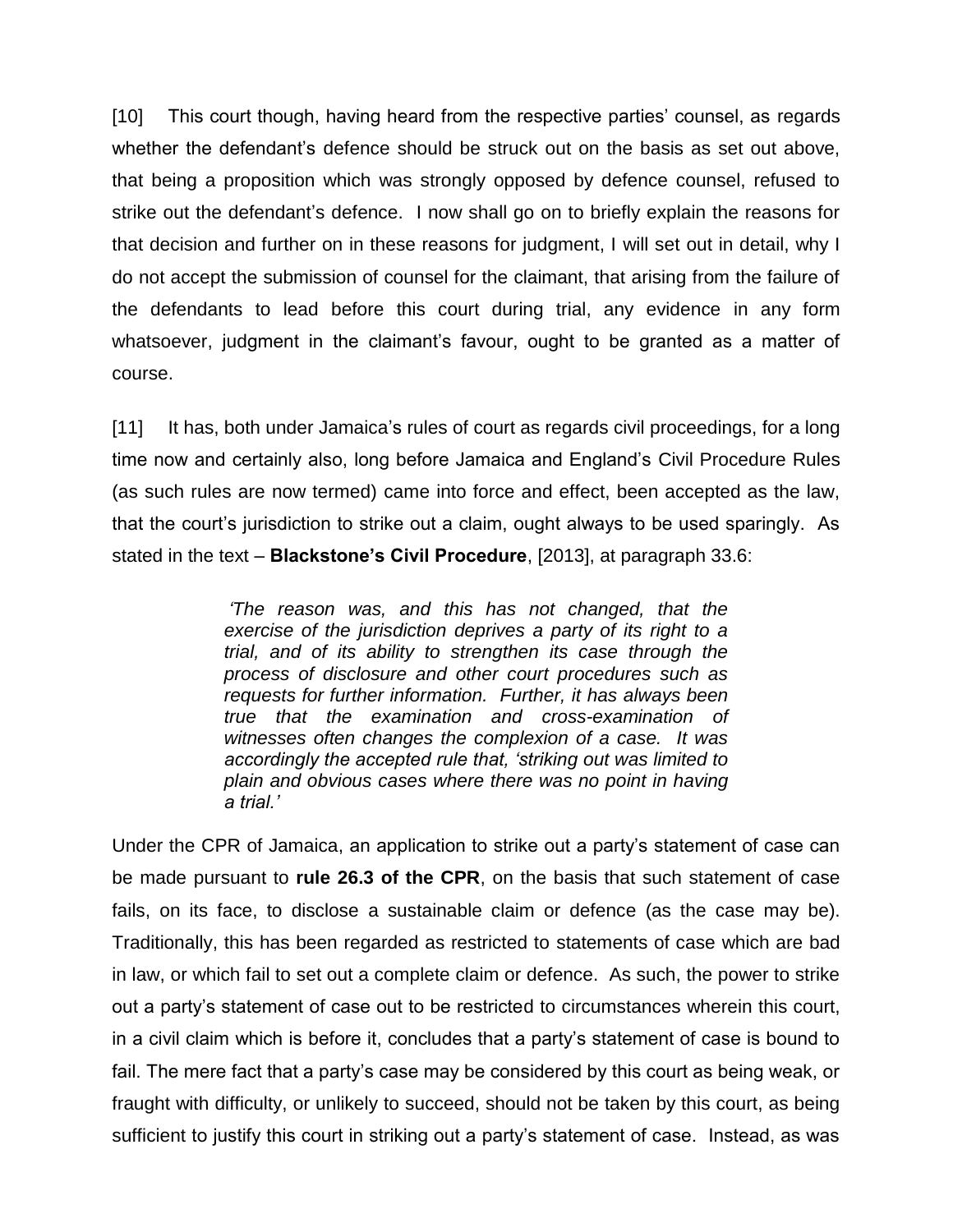made clear by Lord Craighead in **Three Rivers District Council v Bank of England** (No. 3) – [2003] 2 AC 1, **rule 3.4 (2)(a) of England's CPR**, which is the equivalent of **rule 26.3 (1)(c) of Jamaica's CPR**, is concerned with whether the relevant statement of case which is what is sought to have struck out by the court, as is clearly stated therein, discloses no reasonable grounds for bringing or defending a claim. Striking out powers of a court in a civil claim therefore, are limited to plain and obvious cases, where there was no point in having a trial. See in that regard, **Blackstone's Civil Procedure**, **[2013]**, paragraph 33.6.

[12] Clearly, in respect of the present claim, the application by the claimant's counsel to strike out the defendant's statement of case, was made in circumstances wherein, firstly, trial was not only already underway, but furthermore, was made in circumstances wherein the claimant's case was closed and the defence had informed this court that it then had no witnesses that it could call upon to testify, as one of their intended two witnesses was then overseas undergoing police training, this even though he was aware of the last – scheduled trial dates and their other intended witness had been involved in a very bad road traffic accident, whilst trial of this claim was being awaited and arising from same, he had suffered head injuries, which although now perhaps physically healed, had created in him, a situation wherein he could not, as at the last scheduled trial date, recall any of the events which he had certified as true, in his witness statement.

[13] Furthermore though, Jamaica's CPR, does not contemplate this court striking out a party's statement of case as a means of that which has been described in legal textbooks, as 'enforcing discipline.' In any event, those rules also specify what this court is to do in the event of the failure of one of the parties to a claim, to 'appear' at the trial of that claim. In such circumstances, the court of trial, '**may proceed in the absence of the parties who do not appear**.' See **rule 39.5(b) of the CPR**. That type of situation is to be contrasted with one wherein there is the failure of neither party to appear at trial, in which event, the court is not empowered to strike out a party's defence, but instead, is empowered to '**strike out the claim and any counterclaim**.' See **rule 39.5(a) of the CPR**. This is not, in either event, a mandatory course for this court to take, in either such circumstance, as regards the failure of a party or parties to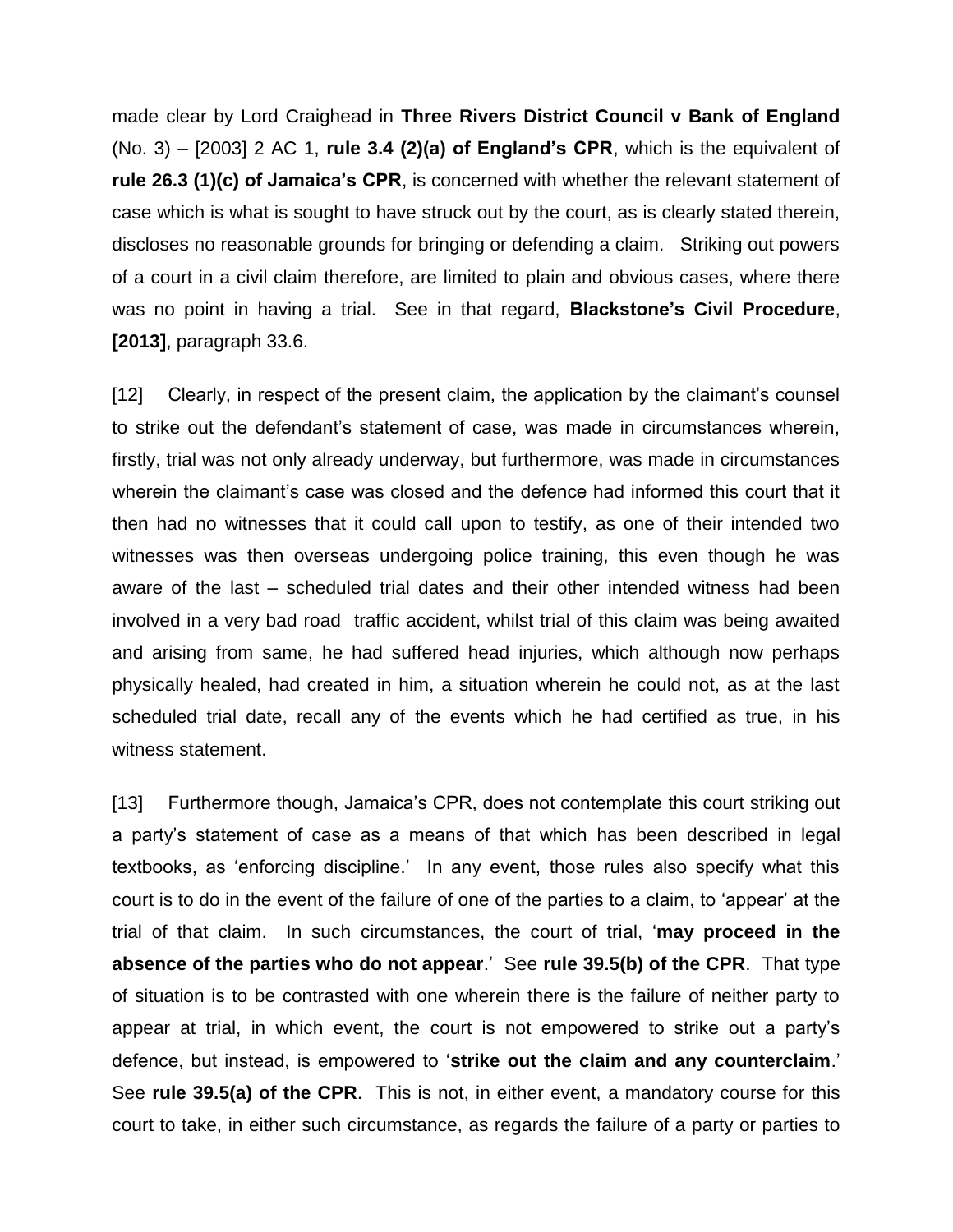attend trial. It is not a mandatory course, because, this court is also empowered to adjourn a trial on such terms as this court thinks just. See **rule 39.7(1) of the CPR**. Furthermore, this court holds the view that if it was intended that this court were to be empowered by Jamaica's rules of court to strike out the statement of case of a party who fails to lead evidence at trial, then our rules of court would have specifically so stated, either in **rule 39.5, or in rule 26.3(1) of the CPR**. Our rules of court have however, not so done. It also is to be noted, that the failure of a 'party' to attend a trial, is not to be equated with the failure of a 'party' to give evidence at a trial, or even with the failure of a 'party' who has provided a witness statement to the court, to give evidence at the trial for the purposes of which, that party's witness statement was filed and served.

[14] The sole defendant in this claim, is the Attorney General. The Attorney General although being a person, is when acting in that capacity, acting as an 'office', as distinct from as an individual. As such, once counsel is present on behalf of the Attorney General at trial, it is taken that the 'Attorney General' is present at that trial. Thus, this court does not hold the view that the failure of the defendant to lead any evidence during this trial, is at all to be equated with a party failing to attend trial and thus, has concluded that **rule 39.5 of the CPR** has no applicability to the situation with which this court was confronted with, when this court was informed by defence counsel, that no evidence would be led at trial, by the defence.

[15] This court is empowered to, as part and parcel of its case management powers, at least as a general rule, even at a stage trial where is then ongoing, to decide, for example, that if the defendant's statement of case has no realistic prospect of success, perhaps for instance, because the defence will lead no evidence at trial, then to award judgment in the claimant's favour. See **rule 39.9 along with rule 15.2 of the CPR** in this regard. This would be the equivalent of this court awarding summary judgment in favour of the claimant, albeit in the midst, or perhaps even, as in the case at hand, near to the close of trial. The test for this court to apply, in determining whether summary judgment ought to be awarded against the defendant is where the defence, or even a proposed defence, of that defendant, has been determined by this court as being one which has no realistic prospect of success. See **rule 15.2(b) and 15.4(2) of the CPR**.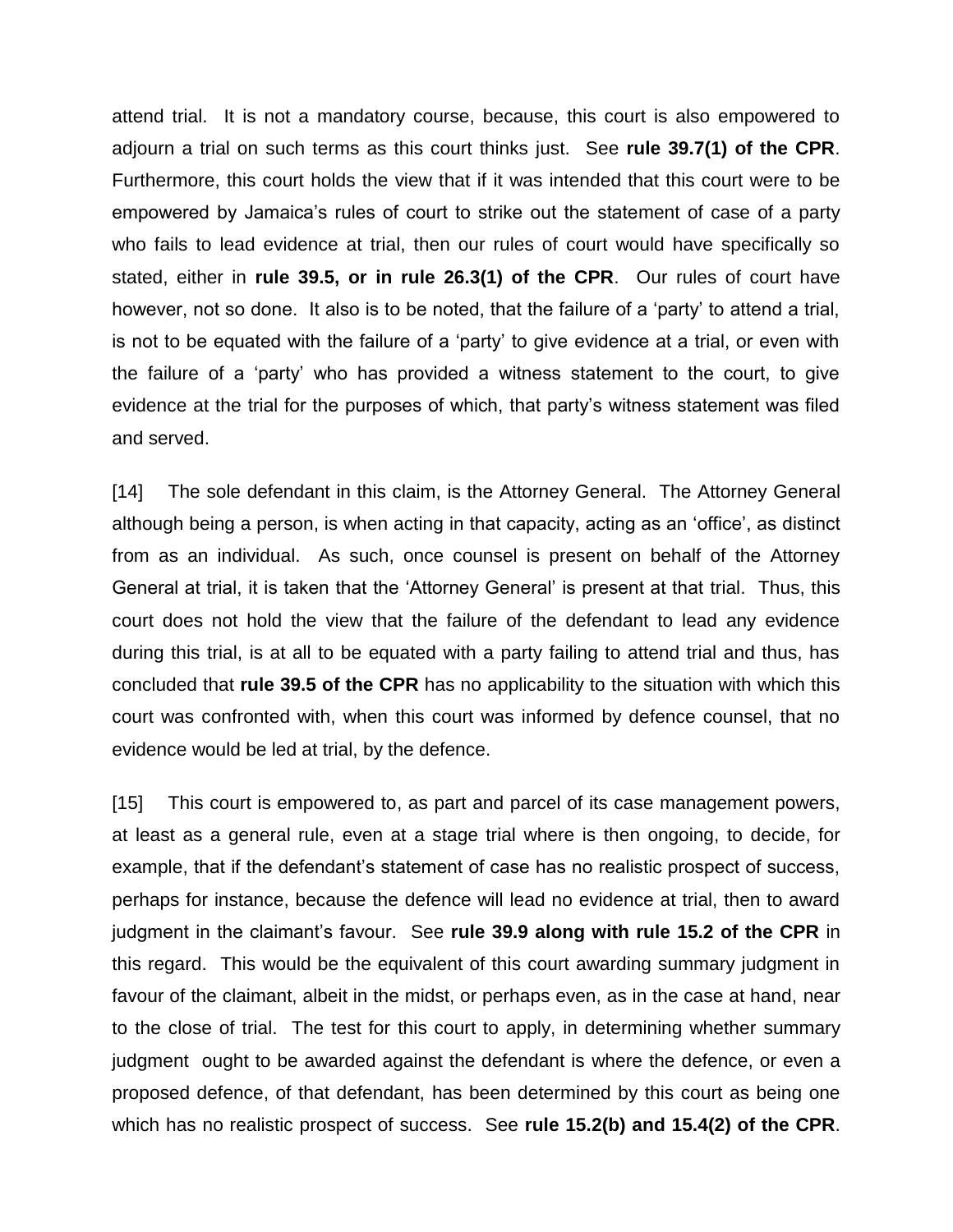Whether a defence has a realistic prospect of success at trial, is not at all to be equated with whether a defendant had good grounds for defending against a claim. Thus, as stated in paragraph 33.8 of **Blackstone's Civil Procedure**, [2013], it is the law as applied under the **CPR of England**, which are, in terms of the power of the court to strike out a claim, precisely the same there, as are the rules in Jamaica, that, provided that a party's statement of case has raised some question fit to be tried, it does not matter that such case is either weak or unlikely to succeed. See: **Chan U Seek v Alvis Vehicles Ltd.** – [2003] EWHC 1238 (Ch). Thus also, in **Monsanto Plc v Tilly** – [2000] Env LR 313, as referred to in **Blackstone's Civil Procedure** [2013], it was stated by Stuart-Smith, L.J. that **rule 24.2 of the CPR of England**, which is, it should be noted, worded exactly the same as **Jamaica's CPR**, insofar as the bases upon which summary judgment may be entered against a claimant or a defendant, are concerned, gives a wider scope for dismissing a claim or defence. The court should look to see what would happen at trial and if the case is so weak that it has no realistic prospect of success, summary judgment should be entered. There is an inevitable overlap between the two concepts.

[16] Could this court though, even if it had taken the view that the defendant's defence had no realistic prospect of success 'at trial,' have entered summary judgment against the defendant in this claim? The simple answer to this question is 'no.' By virtue of **rule 15.3(b) of the CPR**, this court cannot grant summary judgment against the Crown. The claimant's claim herein, is a claim, 'against the Crown,' as, the Crown Proceedings Act enables this court to hold the Crown liable in respect of the torts committed by one of the Crown's servants or agents. See **Section 3(1)(a) of the Crown Proceedings Act**, in this regard. In addition in the case at hand, in the claimant's statement of case, it has been specifically alleged that the defendant is sued pursuant to the provisions of the Crown Proceedings Act. Furthermore though, in **rule 15.3(d)(i) and (ii) of the CPR**, it is also made clear that summary judgment cannot be granted by this court in respect of proceedings for either false imprisonment or malicious prosecution. Of course, in the claim at hand, the claimant is seeking damages, *inter alia,* for false imprisonment and malicious prosecution.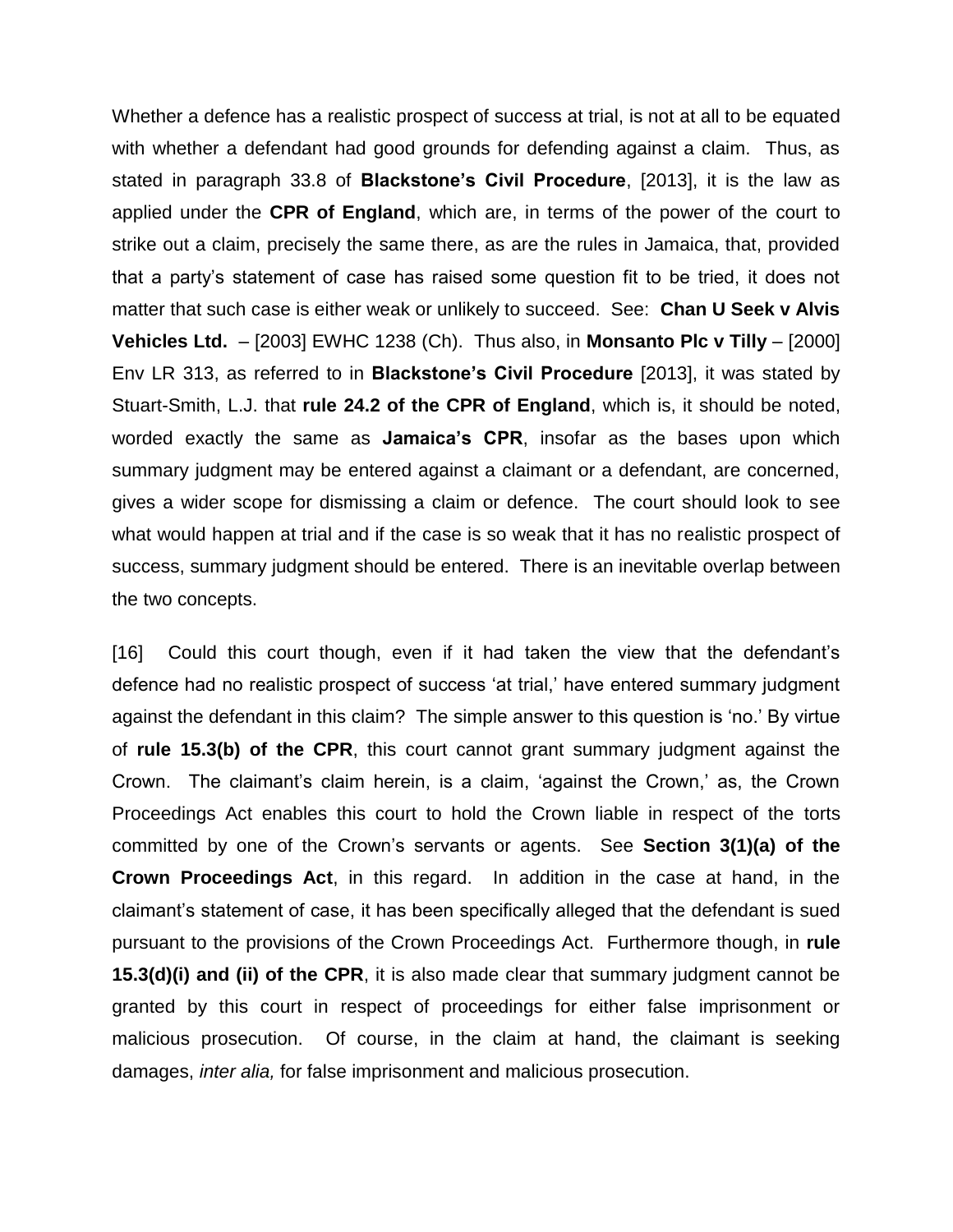[17] In any event though, this is not a case in which, even though the defence has led no evidence at trial, it can properly be adjudged by this court, that, in any respect at all, the defence has no realistic prospect of success. In the present claim, it is the claimant who has asserted that Mr. Myles was assaulted, battered, falsely imprisoned and maliciously prosecuted by the defendant's servants or agents. It is therefore he, the claimant, who bears the burden of proof in that regard. As stated in the text – **Murphy on Evidence**, 11<sup>th</sup> ed. [2009] -

> *'the legal burden of proof as to any fact in issue in a civil case lies upon the party who affirmatively asserts that fact in issue, and to whose claim or defence, proof of the fact in issue is essential. This is a sound rule in civil cases in which the law seeks to hold a neutral balance between the parties and it has been said judicially (Joseph Constantine Steamship Line v Imperial Smelting Corporation Ltd. [1942] AC 154, at p. 174, per Viscount Maugham) that it is an 'ancient rule' founded on considerations of good sense and it should not be departed from without strong reason.' (paragraph 4.5, at p. 79)*

[18] In the case at hand, the defence has alleged that Mr. Myles was lawfully arrested. At common law, if a defendant, in response to an allegation of false imprisonment, alleges that the claimant was lawfully arrested, the legal burden rests on the defendant to prove that assertion on a balance of probabilities. See: **Dumbell v Roberts** – [1944] 1 All ER 326, at p. 331, per Goddard, L.J.; **Irish v Barry** – [1965] 8 W.I.R. 177. Of course, since, at common law, a legal burden rests on the defendant in that regard, equally too, an evidentiary burden rests on the defendant in that regard, to lead sufficient evidence to properly justify the relevant tribunal of fact, in concluding that the defendant's legal burden in that regard, has been duly met.

[19] In Jamaica though, as regards the burden of proof in respect of a claim for damages for false imprisonment, that burden, being the legal burden, never shifts from the claimant. It never shifts, because, in Jamaica, **Section 33 of the Constabulary Force Act** requires that, in order for a claimant to succeed in proving a claim in tort, '*against any constable' for any act done by him in execution of his office*, '*it shall be expressly alleged that such act was done either maliciously or without reasonable or*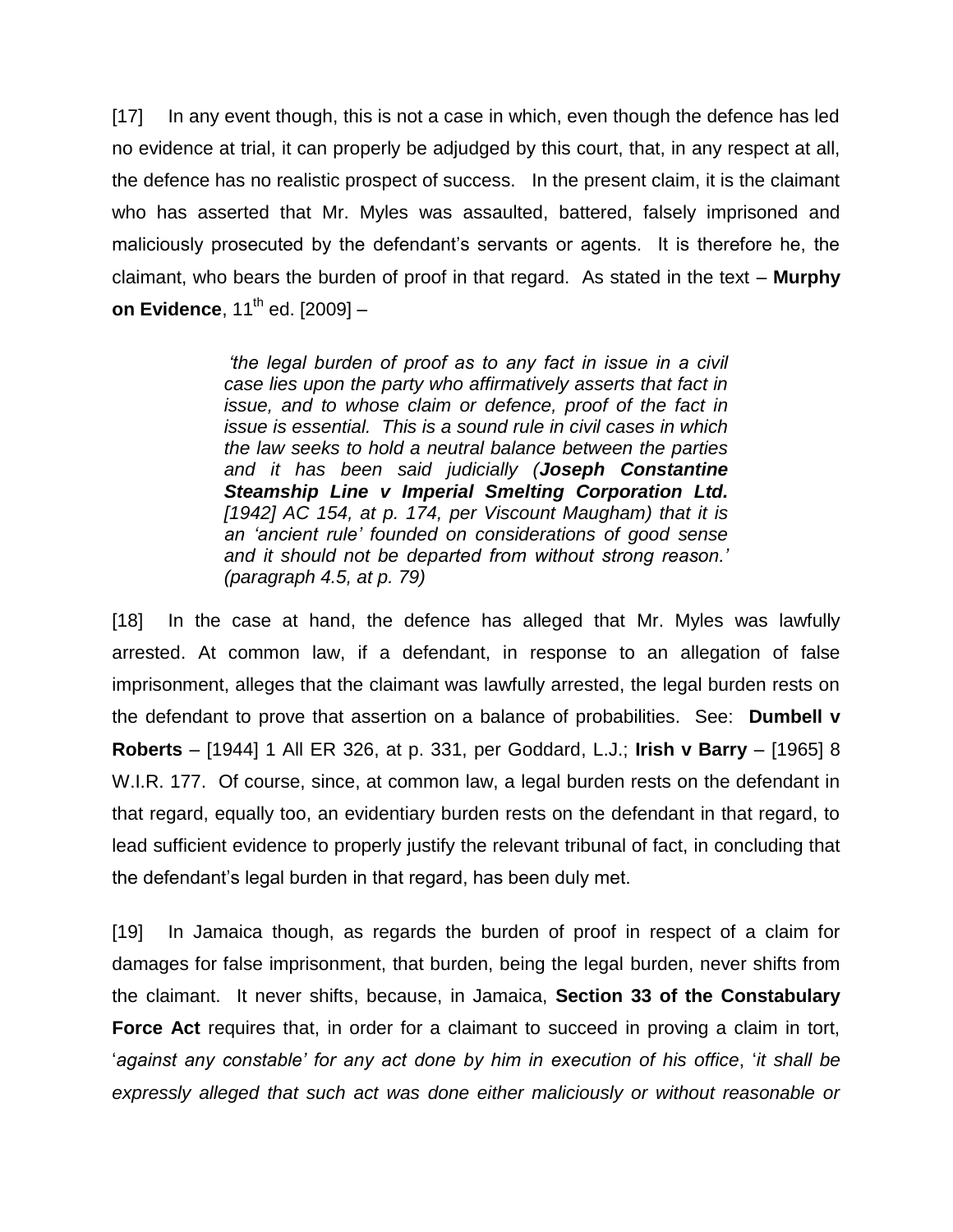*probable cause, and if at the trial of any such action the plaintiff shall fail to prove such allegation he shall be non-suited or a verdict shall be given for the defendant*.'

[20] The provisions of **Section 33 of the Constabulary Force Act** therefore, expressly require that the claimant prove that the constable's tort, for which the crown will be vicariously liable, via the Attorney – General as the named defendant, was committed either maliciously, or in the absence of reasonable or probable cause. In the case at hand, it has been alleged by the claimant, in his statement of case, that the defendant falsely imprisoned Mr. Myles, without reasonable or probable cause. Thus, it is required for the claimant, in the case at hand, to prove that he was imprisoned falsely, as a matter of law and fact and that such tort was committed, in relation to him, by a crown servant or agent, without reasonable or probable cause. If therefore, the claimant has failed to prove the absence of reasonable or probable cause for Mr. Myles' arrest, this having to be considered in the context of the circumstances surrounding that arrest, then the claimant would have failed to prove his claim for damages for false imprisonment.

[21] Thus it has come as no surprise to this court, that in the claimant's written closing submissions, as were made by his counsel, it was expressly agreed therein, that the claimant's claim for damages for assault had not been proven – this having been a submission earlier made by defence counsel, during oral closing submissions before this court. That concession, in and of itself, also goes some way towards making it evident as to why it would have been improper and inappropriate and indeed, would have led to a denial of justice to the defendant, if the defendant's statement of case had been struck out, as a sole consequence of the defendant's failure to lead any evidence in support of its statement of case, at trial.

[22] This is exactly why this court had made it clear to the respective parties' counsel, during oral closing submissions as were made before it, that the issue of the claimant's credibility then remained a very live issue and should be directly addressed upon by the parties. This court was then and still is, of the considered opinion, that since the claimant has to prove his claim, since his claim is based on various positive assertions, not only would this court, first have to determine whether his written evidence as given,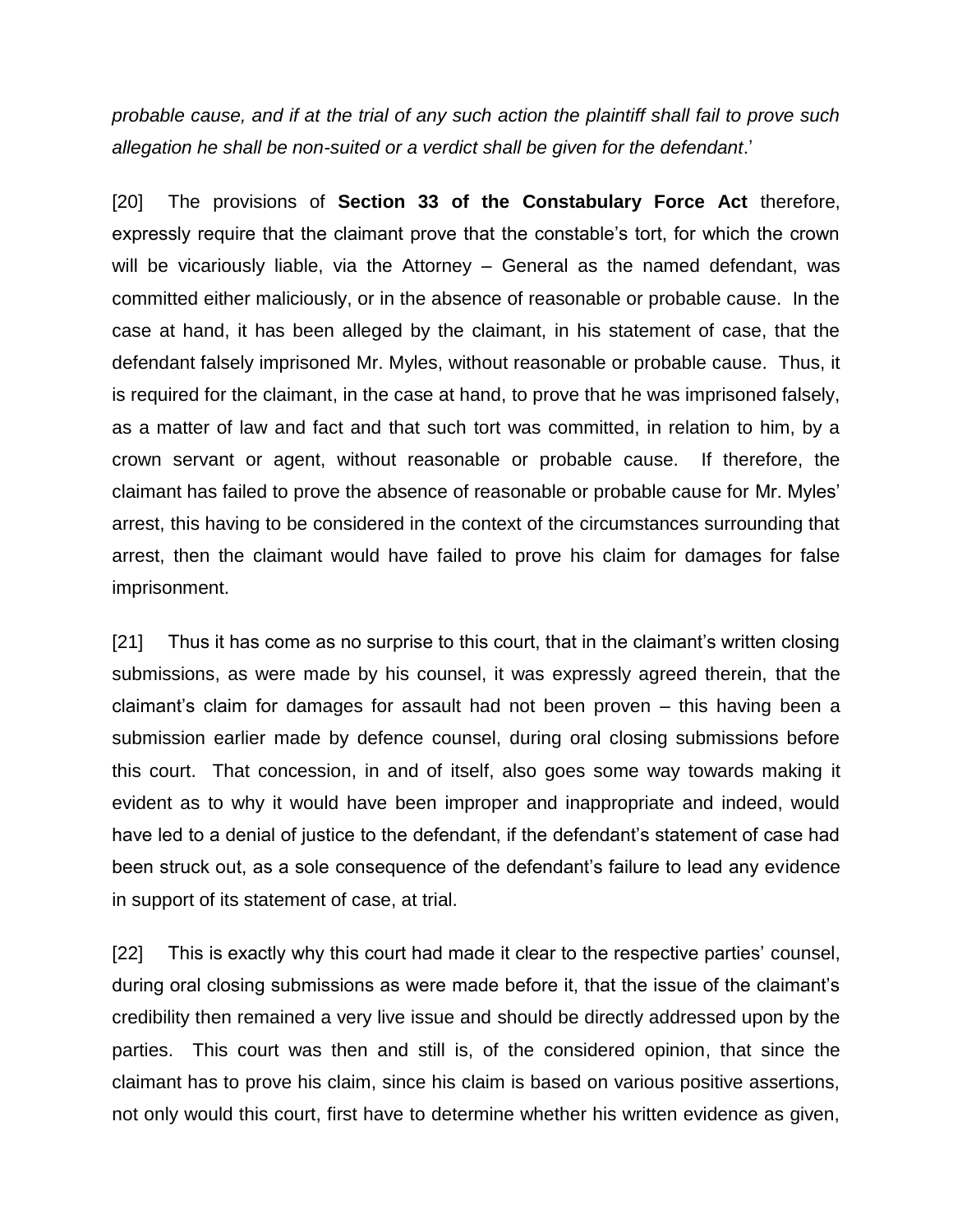when considered along with all of the other documentary evidence adduced as part and parcel of the claimant's case at trial, is credible, but thereafter, must go on to determine whether the evidence as given, to the extent determined by this court, as being credible, is capable, as a matter of law, of leading this court to properly conclude that the claimant's claim has, therefore, been properly proven, or in other words, proven on a balance of probabilities.

[23] The Privy Council has held, in – I**ndustrial Chemical Co. (Jamaica) Ltd. v Ellis** – [1982] 35 W.I.R. 3, that the fact that the sworn testimony of a witness is not directly contradicted by that of another witness or by contemporary documents, does not necessarily mean that it must be accepted as truthful, regardless of the judge's assessment of the witness' credibility – Per Lord Oliver of Alymerton, who delivered the advice of the Board, at pp. 310 f and g. As such, this court does not accept the submission of the claimant's counsel, that this court ought to accept Mr. Myles' evidence, which it must not be forgotten, was admitted solely on paper – as either hearsay evidence, or as agreed documents, since such evidence has not been even so much as attempted to be contradicted, by means of any evidence from the defence. That, it must be categorically stated by this court, with all due respect to senior counsel for the claimant, is not the law.

[24] Added to the issue of credibility of Mr. Myles which has at all times throughout this trial remained as a live issue, is the fact that Mr. Myles' primary evidence, in the form of his witness statement, was admitted at trial, as hearsay evidence, albeit without objection from the defence and thus, was admitted at trial and untested by anyone. It could not have been tested, as in challenged, by means of cross-examination, since, by the date of trial, the claimant was admittedly, deceased. How then, should this court go about the process of considering such evidence, particularly in terms of the credibility or lack of credibility of same? Does the failure of the defence to object to the admission into evidence of the claimant's witness statement, as hearsay evidence, preclude the defence from contending that said witness statement lacks credibility in certain important respects? These are two questions that will now be answered in these reasons for judgment, seriatim.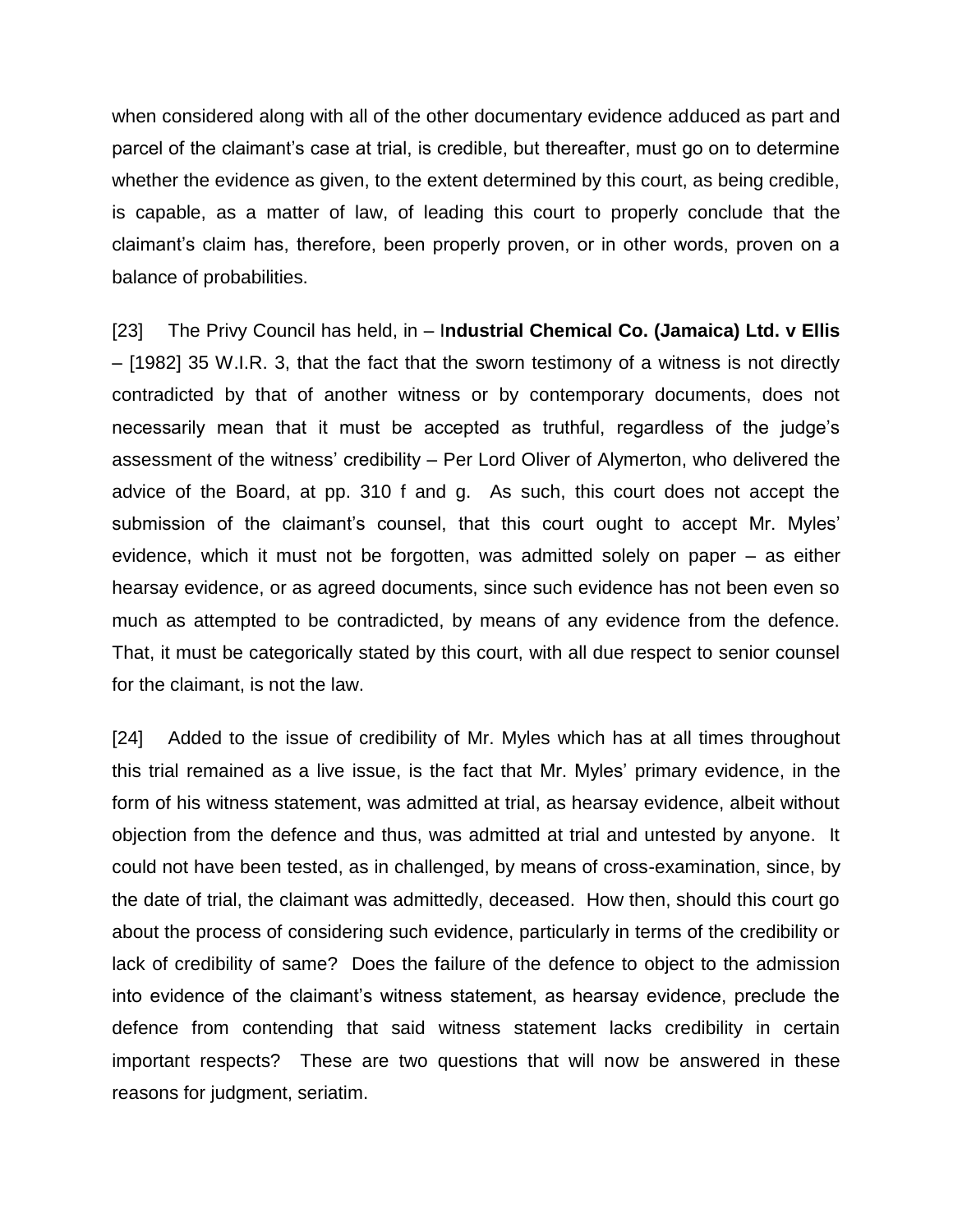[25] Hearsay evidence ought always to be viewed by this court, with caution, since evidence admitted as hearsay cannot be subjected to any cross-examination whatsoever. That was so, as regards the claimant's witness statement as given in respect of this claim. Furthermore, with any hearsay evidence, the court of trial has not had the benefit of seeing and hearing from the person whose statement or words has been admitted as hearsay evidence and as such, has not had the benefit of assessing that witness' demeanour, which particularly, while a witness is testifying under crossexamination, can be and usually is, of great assistance to a tribunal of fact, in assessing credibility. This court, in respect of the present civil claim was functioning throughout trial, as a tribunal of fact, as well as, of law. This court therefore, has had to bear in mind that the claimant's primary evidence, has been provided to this court as hearsay evidence. Added to that, is the fact that, at least in this court's mind, there are several unanswered questions which arise from a careful consideration of issues of fact which arise out of the claimant's witness statement. In the absence of those answers having been provided, this court is not inclined to accept such questionable evidence of the claimant, as being credible. The criminal case of **Henriques and Carr v R** – [1990] 39 W.I.R. 253, which is a Privy Council judgment from Jamaica, can, to this court's mind, at least insofar as how the credibility of a witness' deposition, admitted as hearsay evidence at trial, ought to be considered by the relevant fact – finding tribunal, equally be applied in civil cases wherein, in particular, witness statements are admitted at trial, as hearsay evidence.

[26] Furthermore, to my mind, even though the defence has not objected to the admission into evidence, of the hearsay evidence of the claimant and in particular in that regard, the claimant's witness statement, nonetheless, this should not be taken as being tantamount to the defence having accepted as credible, that which has been set out in that witness statement, as the witness' evidence. Oral evidence as provided to a court during trial, which has not been cross-examined upon, may be viewed by the relevant tribunal of fact, as having been accepted by the opposing party. See: **Murphy on Evidence** (*op. cit*.), at paragraph 17.3, pp. 603 and 604. The situation is different though, legally, in a circumstance wherein, on a matter of admissibility of evidence, there has been no objection to the admissibility of that evidence. Failure to object to the admissibility of evidence, cannot serve to preclude a party who has not so objected,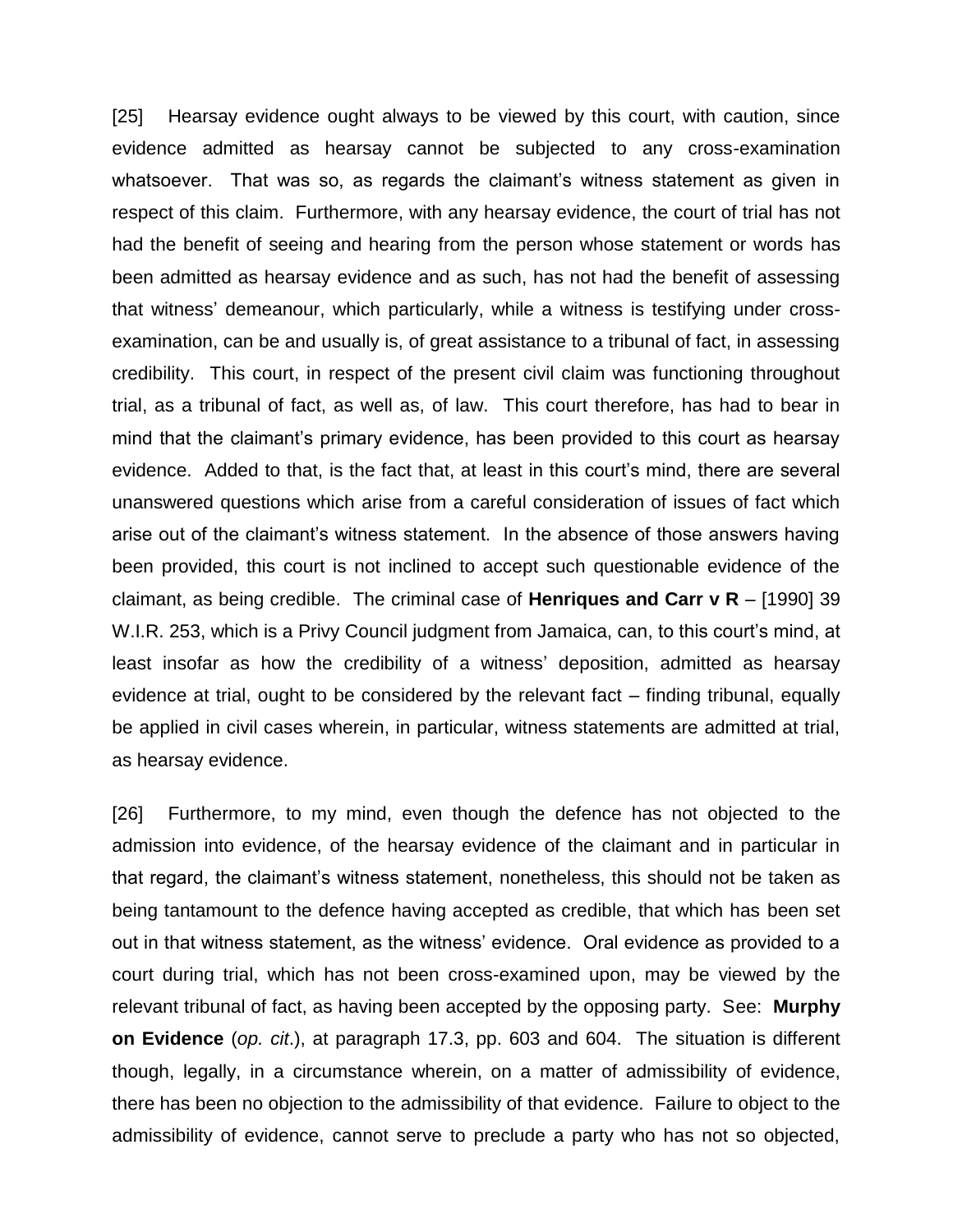from challenging the credibility of that evidence, once the same has been admitted. In the case at hand, the only challenge that could have properly been made to the credibility of the claimant's evidence, would have had to have been made by means of defence counsel's closing submissions. This is precisely what the defence counsel, in the case at hand, has done. She did not challenge that evidence's admissibility. She could have done so, had she wished, pursuant to the provisions of **Section 31E (3) and (4) of the Evidence Act**. Her failure to have so done though, is not, this court now emphasizes and repeats for that purpose, to be equated with either an implicit or explicit acceptance that any aspect of such evidence, other than as to matters earlier admitted in the defendant's statement of case, is truthful and thus, ought to be accepted and acted on by the trial court, on that basis.

[27] There is just one final point which this court wishes to make, solely for the sake of completeness, arising from the failure of the defence to lead any evidence at trial, even though witness statements were both filed and served, on the defendant's behalf. It is that, if a party wishes to rely on the evidence of a witness who has made a witness statement, then, that party must either call that witness to give evidence, unless the court orders otherwise, or that party puts that statement in, as hearsay evidence. See **rule 29.8(1) of the CPR**. In the case at hand, the defence, at least as at the time when they were required, if they had any evidence, to place same before the court by a proper means, chose not to exercise that option. All that this would mean therefore, is that the defendant would be precluded from relying on the evidence as contained in either of the witness statements that were filed and served on the defendant's behalf. Furthermore, the **CPR** makes specific provision as to what may transpire, in circumstances where a party who has served a witness statement, does not either intend to call that witness to testify at the trial, or to put that witness statement in as hearsay evidence. In such a circumstance, any other party to the claim, could have put that witness statement in as hearsay evidence. See **rule 29.8(3) of the CPR**. This makes it all the more apparent to this court, that the failure to lead evidence, whether from the witness stand, or by way of hearsay, from witnesses who have provided witness statements to the court, cannot and should not, in and of itself, be sufficient to justify this court in either striking out the statement of case of the party who has failed to lead such evidence, or to, on that basis, award judgment in favour of the party who has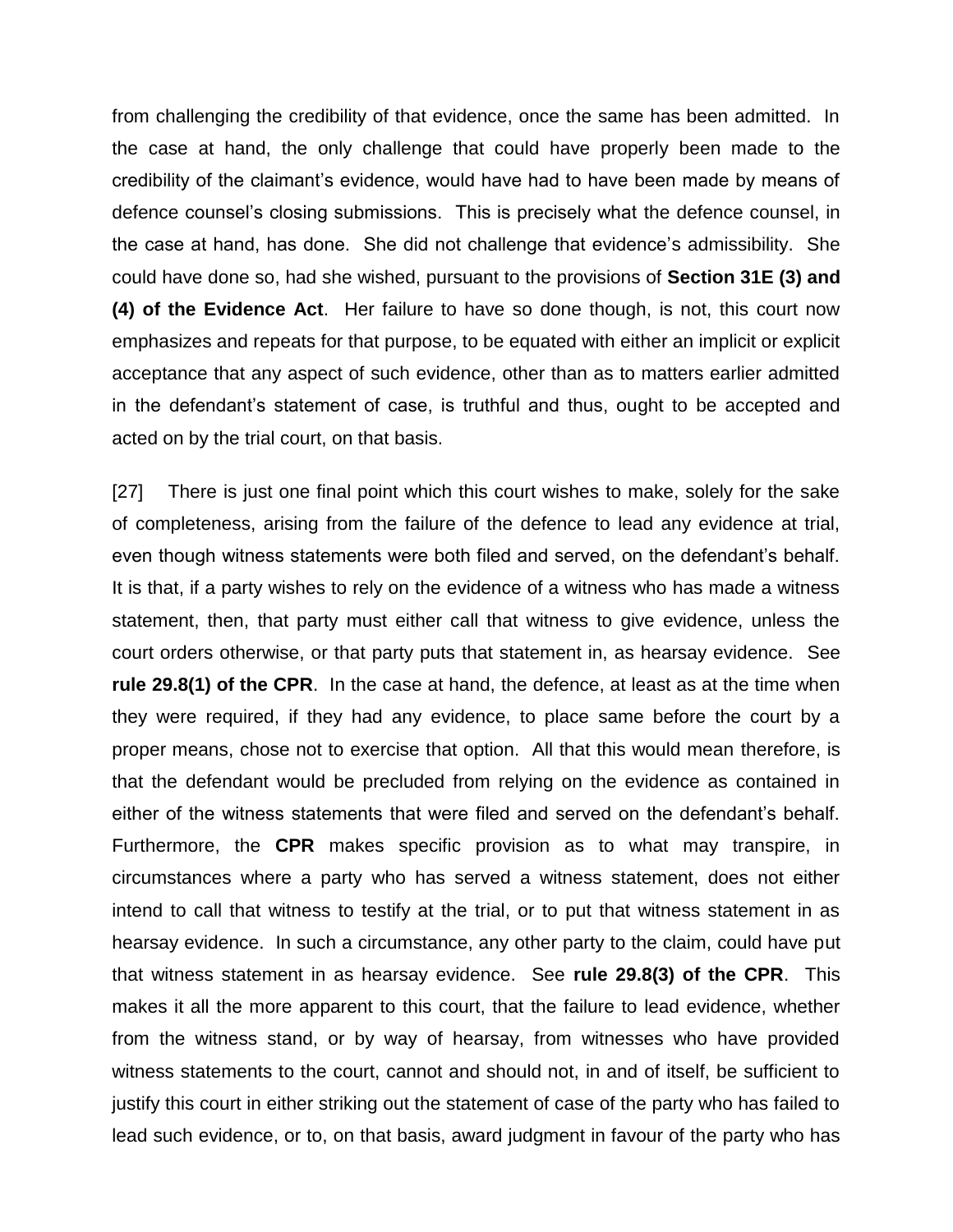actually led evidence at trial, this particularly not so, in circumstances wherein the burden of proof of the claim which was filed, rests squarely on the claimant's shoulders, as is the case here.

### **Assault**

[28] The claimant has given no evidence that he was ever put in fear of the immediate infliction upon him, by any of the policemen with whom he had the confrontation on February 19, 2004, of an unlawful touching of his person, at least insofar as the holding of his pants waist, or the hitting the him in his mouth, or the throwing of the stone at him, all as alleged by the claimant, are concerned. In the claimant's amended particulars of claim, he has alleged that he was assaulted, but provided no particulars whatsoever as to what it was that the defendant's servants or agents did, in relation to him, on the relevant night, which allegedly constituted that assault. He has not alleged in his amended particulars of claim that he was put in apprehension, by the actions of the defendant's servants or agents, of the immediate and unlawful touching of his person by either of those servants or agents of the defendant, without his consent. In addition, he has not specified same in his witness statement either. Since the burden of proof in that regard, rests only on his shoulders, he needed to have, at the very least, led evidence from which appropriate reasonable inferences as to his having had such an apprehension as to the touching of his person, in terms of the holding on to his pants waist, by the defendant's servants or agents, could properly be drawn by this court. Reasonable inferences can only properly be drawn by a fact finder in a court of law, based on proven facts, as distinct from speculation. In the absence therefore, of such proven facts, as to any apprehension of the claimant, in relation to any immediate unlawful touching of his person by a servant or agent of the defendant, the claimant's claim for damages for assault, must and does, fail.

### **Battery**

[29] No independent evidence exists from the hospital where Mr. Myles attended on the night when he was allegedly hit in his mouth by one of the defendant's servants or agents, after he had been stopped by one of them while he was then riding his bicycle on Knutsford Blvd. without a light, at about 9:00 p.m. on February 19, 2004, to confirm that Mr. Myles even complained about having been hit in his mouth, much less that, as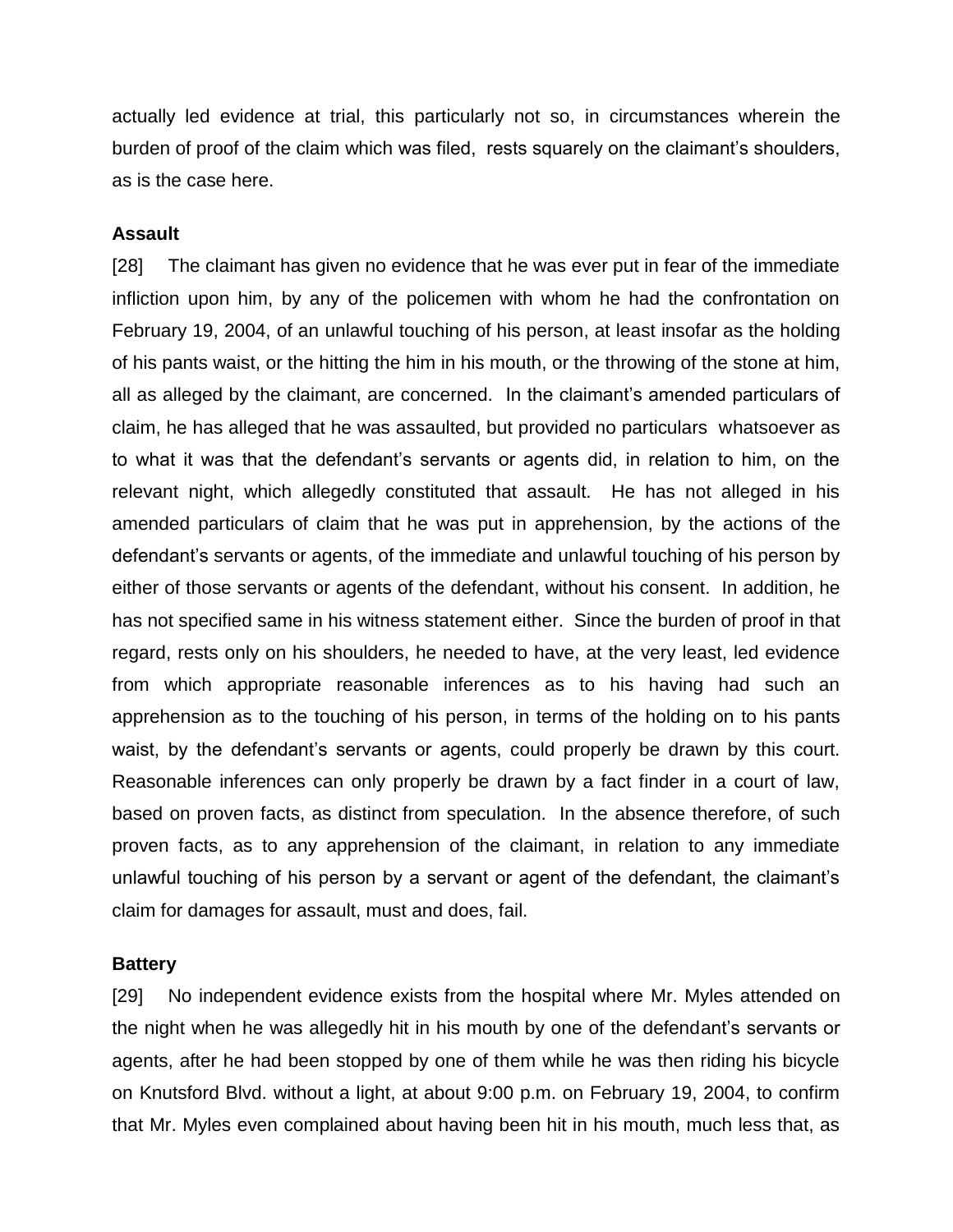he has alleged, he was hit so hard in his mouth by the police officer, that it caused his top denture to break into four pieces and also caused extensive bleeding in his mouth.

[30] This casts serious doubt upon the entire evidence of Mr. Myles as regards his having allegedly been assaulted and/or battered by the defendant's servants or agents on February 19, 2004. It casts serious doubt because, this court has concluded that the allegation as made in that regard, that is, in terms of Mr. Myles having been hit in his mouth by a police officer on the night in question, is entirely fabricated. It should be noted that although there exists evidence that the claimant purchased dentures after February 19, 2004, this cannot, in and of itself, assist the claimant in proving that Mr. Myles' denture which was allegedly broken into four pieces, as a consequence of his having been forcibly hit in his mouth by a police officer, was in fact broken in that way, or that it was broken by the defendant's servants or agents. Interestingly enough, there exists no evidence that Mr. Myles ever showed to anyone, on the night in question, or for that matter, on any other night, his allegedly broken dentures. Interestingly enough also, Mr. Myles has certified in his witness statement, that it was his 'top denture' that was broken into four pieces as a consequence of his having been hit in his mouth by a police officer and that he put those four pieces in his pocket, after same had been broken. Nonetheless, in his statement to the Police Complaints Authority, as given on February 23, 2004, Mr. Myles stated:

> *'Whilst one of them hold me on the front of my pants waist and the other one used his hand and hit me on my mouth causing my dentures (highlighted for emphasis only) to break into four pieces and blood started to come from my mouth. I then spit out the dentures that were broken and put them in my pocket.'*

Also interesting to note, is that the claimant, after February 19, 2004, purchased new **dentures**, this even though, in his witness statement, he was very specific in stating that it was **his top denture** that was broken arising from his having been hit in the mouth, this as distinct from his 'dentures' – as he had alleged in his statement to the Police Complaints Authority.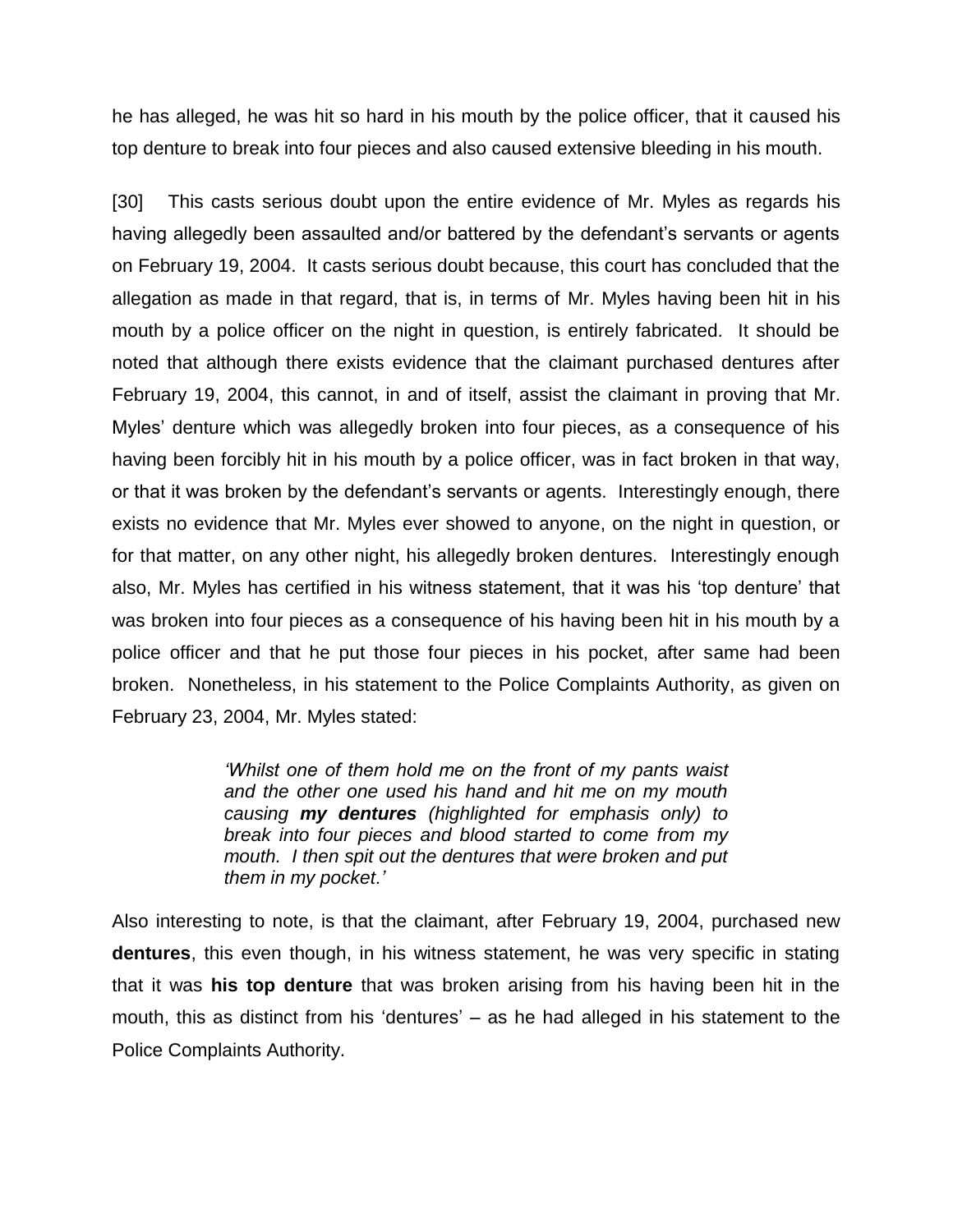[31] This court does not believe that Mr. Myles' pants waist was held onto by any of the defendant's servants or agents on the relevant night. The allegation that the two police officers, on that night, individually or collectively, held on to his pants waist and then boxed him in his mouth, after asking him – '*Hey bwoy, how you a talk to police so*?' and then just let the claimant go about his business, if he had then wished to do so, is, to put it simply, quite incredible, especially since this occurred on Knutsford Boulevard at 9:00 p.m. and according to the claimant's own evidence as is set out in paragraph 2 of his witness statement, *'at that time of night, there were several persons on the road as this area has a very active nightlife.'* In addition, these officers were, according to the claimants, then wearing red seam uniform and also, it seems, had their constable number disclosed in some way. This court so concludes, because, in his statement to the Police Complaints Authority, Mr. Myles disclosed that the officer who hit him with the stone is number 9661. Why then, would these officers have committed such acts, likely in full view of others on a busy main road and added to that, then just have begun to walk away and at the same time, then leave Mr. Myles alone, as though such actions, if they had indeed carried them out as alleged by the claimant, were quite normal and entirely unremarkable in any respect? This court does not at all believe Mr. Myles' evidence in that regard.

[32] The claimant has also claimed damages for battery, as a consequence of Mr. Myles having allegedly been hit by a stone which was allegedly thrown at him by one of the two police officers who had first interacted with him while he was riding along Knutsford Boulevard on the relevant night. It is alleged that this stone was thrown at him after he had been let go of, by the police officer who had initially held on to him by the front of his pants waist. Following on his having allegedly been so let go, the two officers – one of whom had shortly before, been holding onto him by his pants waist and the other of whom had, whilst he was being so held onto, slapped him on his mouth, thereby causing injury to him and bleeding of his mouth and damage to either a denture or dentures of his. These two officers were, according to Mr. Myles, 'armed' at that time (See paragraph 3 of Mr. Myles' witness statement). Having gone through what would undoubtedly, if it had indeed occurred in the way that Mr. Myles' witness statement, as untested by cross-examination, states that it did, have been a frightening experience, nonetheless, the claimant would have this court believe, as per his witness statement,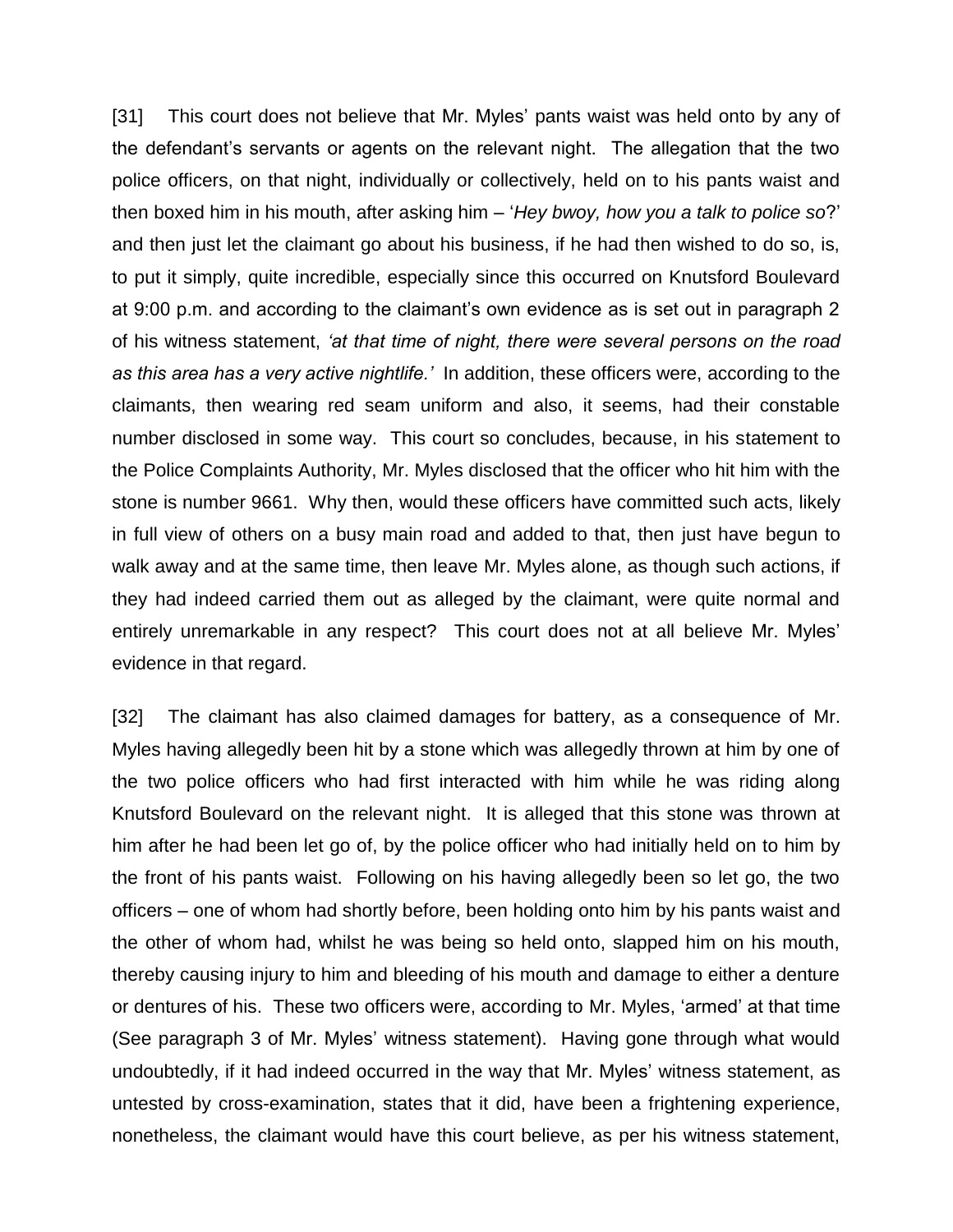that he then walked behind those two armed officers. He states that while walking behind them, he was pushing his bicycle and his mouth was then, still 'dripping with blood.' He asked those officers, at least three times – '*Boss a wha mi do yu*?' to be treated in this vicious manner. According to the claimant, the officers did not respond. Then, he alleges, that, the officer who had 'draped' him and whom he now knows to be Constable Forbes, asked – '*Hey bwoy wha you a follow police for? Stop follow police. 'He then picked up a stone and threw it at me*.' The stone allegedly hit his left hand, resulting in a fracture and bruising. The said police officers then left and went through the car park. (Paragraph 5 of Mr. Myles' witness statement.)

[33] Whilst it is true and indeed corroborated by independent medical evidence that Mr. Myles' finger was fractured, that evidence, in and of itself, is not sufficient to enable the claimant to prove as against the defendant, the tort of battery. The claimant also needed to prove that Mr. Myles' finger was fractured as a consequence of the actions of the defendant's servant or agent, as he has alleged and that the same was caused without any reasonable or probable cause. In that regard he has alleged that when the relevant police officer had motioned him to stop – this while he was riding his bicycle on Knutsford Boulevard at about 9:00 p.m. on the relevant night, he had stopped the bicycle and remained seated on it. At that time, one of the two police officers who were then together, came over to the claimant and 'draped him' in the front of his pants waist and then asked – '*Hey bwoy wha you have pon you*?' Mr. Myles' evidence, as provided to this court solely by means of his witness statement, which was admitted into evidence without objection from the defence, as a hearsay statement, is that he then came off of his bicycle and help up his shirt to show that he in fact had nothing on him and he then told the officer – ' *mi no have nutting on me*.' According to Mr. Myles, while the first officer was still 'draping' him by his pants waist, the other officer said to him – '*Hey bwoy how you a talk to police so*?' and used his hand and slap him on his mouth with such force that it caused his top denture to break into four pieces and also caused extensive bleeding in his mouth. He then continues his evidence by stating that, 'After the slap the first police officer let me go. I spit out the pieces of my dentures in my hand. The officers began to leave by walking off. I walked behind the officers, pushing the bicycle, my mouth still dripping with blood and asked at least three times 'boss a wha mi do yu?' to be treated in this vicious manner. The officer did not respond. The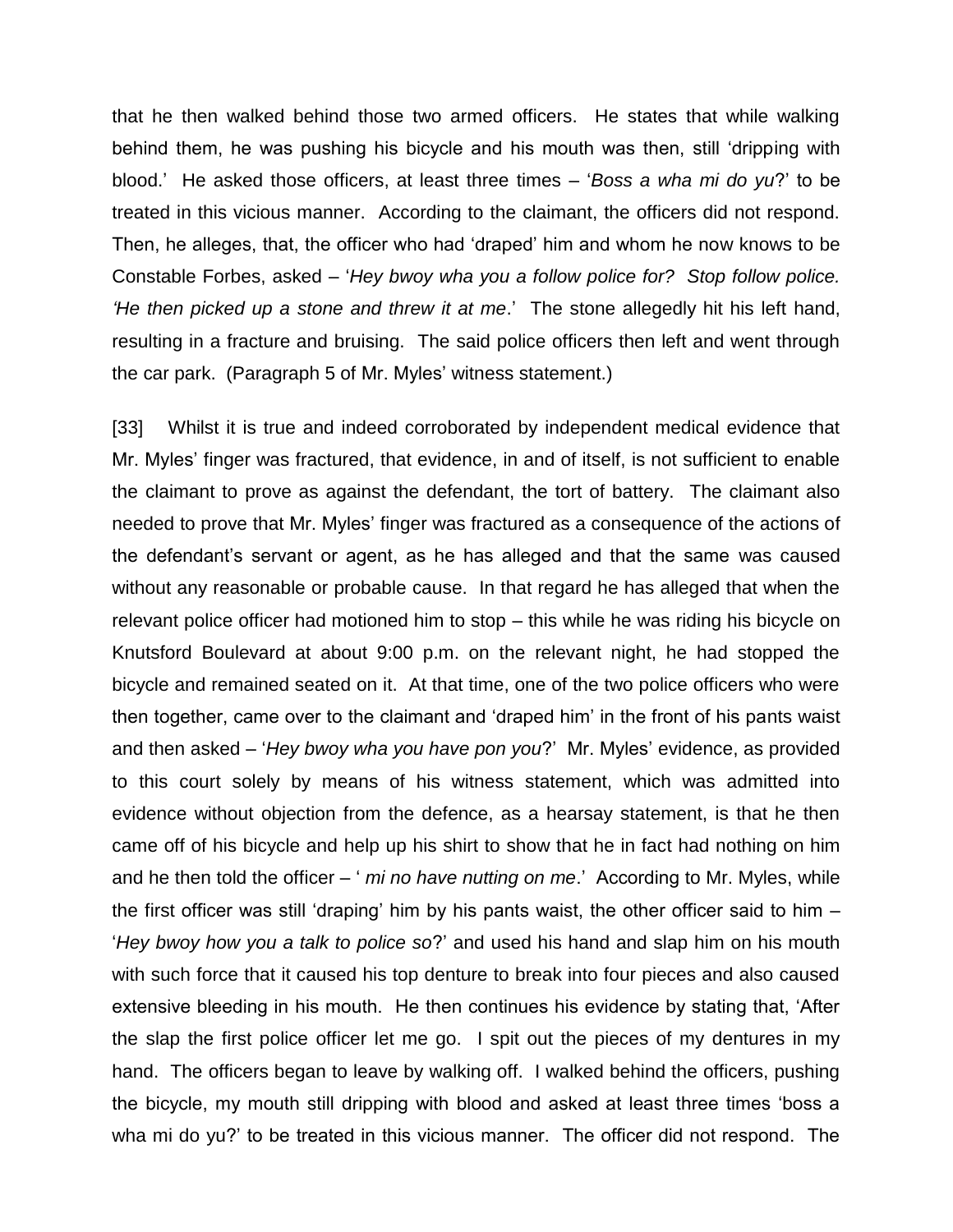officer who had draped me and whose number was 9661 and I now know to be Constable Forbes asked, '*Hey bwoy wha you a follow police for? Stop follow police.' 'He then picked up a stone and threw it at me. The stone hit my left hand, resulting in a fracture and bruising. They then left and went through a car park*.'

[34] This court has earlier set out in detail, why it disbelieves Mr. Myles' evidence as regards the series of events as given in written evidence by the claimant, in respect of his mouth having allegedly been slapped and his dentures thereby having been cracked and his mouth having bled to the point whereby, while he was allegedly walking behind the two officers, these being the same two officers who had respectively, 'draped him up' by the front of his pants waist and the other of whom had, whilst that 'draping up' was still ongoing, slapped him in his mouth so hard that it caused his mouth to bleed and his top denture to break into four pieces, and thereafter, while he was allegedly freely walking behind the same two officers supposedly trying to find out what he had done to them, to have been treated by them in such a vicious manner, his mouth was then, 'still dripping with blood.'

[35] Equally, this court disbelieves Mr. Myles' written and untested evidence, albeit also, uncontested evidence, as regards how it is that one of his fingers of his left hand, got fractured. The claimant had, throughout this trial, resting on the words as set out in the witness statement of Mr. Myles, considered in the context of the claimant's amended particulars of claim, the burden of proof in that regard. It was not at all for the defendant to establish by means of evidence led at trial, how Mr. Myles' finger got fractured. In that regard, whilst the claimant did place before this court as evidence which it has carefully considered, independent medical evidence to prove the fracture of one of the fingers of Mr. Myles' left hand, that medical evidence does not at all assist the claimant in independently establishing the means by which the said fracture was caused to Mr. Myles. In other words, the medical report prepared and admitted into evidence in relation to Mr. Myles' injuries, whilst setting out therein, that which was reported to medical personnel who prepared the report, by the claimant, as to the cause of the fracture of one of his left fingers, has not independently confirmed that the said fracture of that finger, either could have been, or better yet for the claimant (if possible),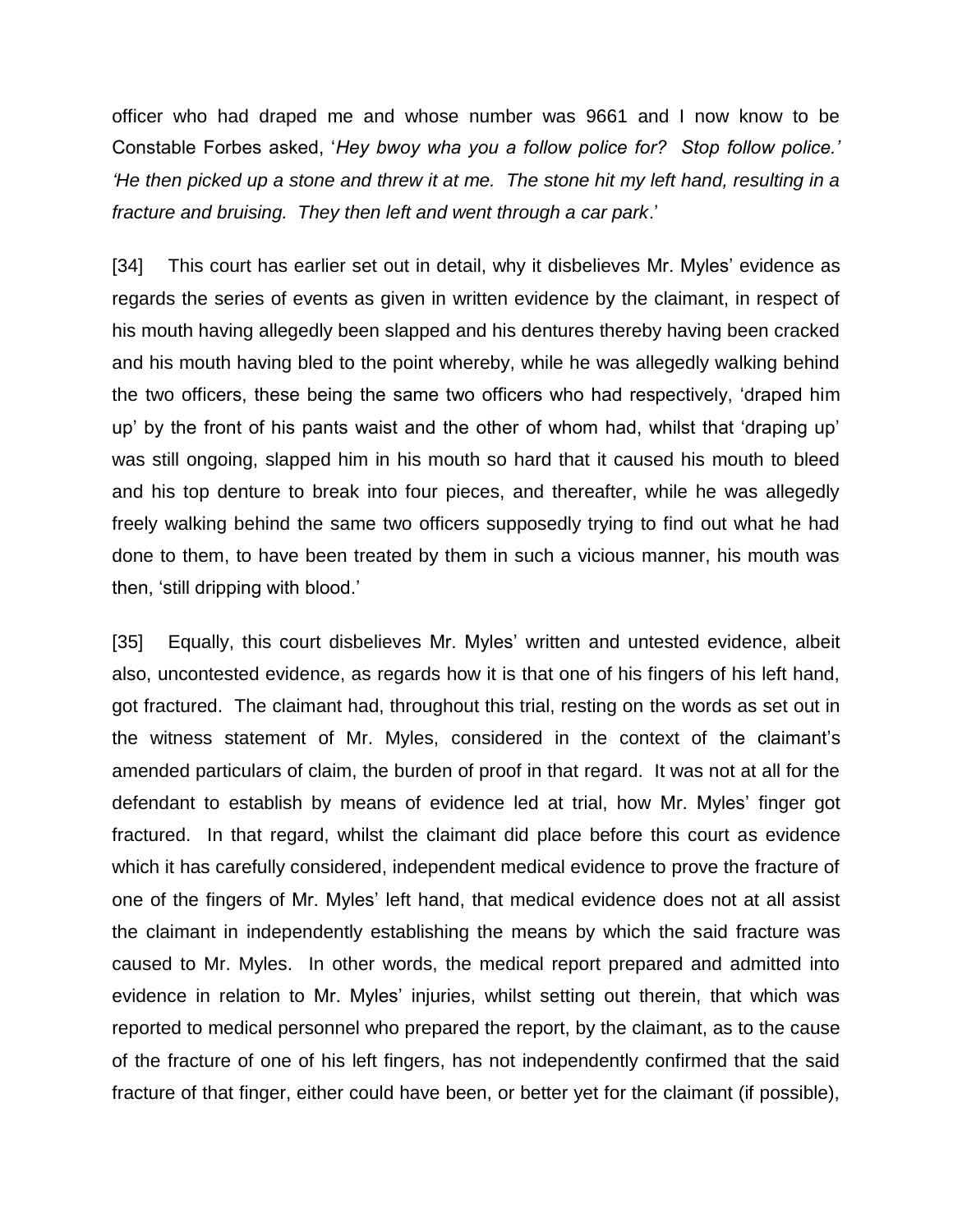was likely caused by the incident which the claimant stated to medical personnel, as having been the cause thereof.

[36] The claimant would, as far as this court is concerned, have needed such independent medical evidence to have confirmed same, since the account as given by Mr. Myles, in terms of what led to his finger having been fractured, is almost entirely incredible, to put it mildly. It must not be forgotten that according to the claimant's written evidence, those two police officers were, at, the material time, 'armed.' If they had collectively, one after the other, 'draped him up' by the front of his pants waist and also slapped him on mouth – this at a time of night when there were several persons on a busy main road – Knutsford Boulevard, it is clear that those police officers would therefore have been entirely unperturbed that there were several persons on the road at that time and that, as they were in uniform they could certainly at least, be readily identified either as being members of the Jamaica Constabulary Force, or the Island Special Constabulary Force. Why then, would one of them have only further responded to the claimant, who was then, if his account of events is to be believed, intent on pursuing the matter further, by throwing a stone at him? Why would they not then and there, have either used the weapons with which they were then 'armed', to attack him, or at least, arrest him, unlawfully, at that stage? Why would one of them have merely thrown a stone at him, albeit that according to Mr. Myles, the throwing of same did cause him to suffer a cut on his left finger as well as bruising and a fracture of that finger? Why then would the officer who had allegedly thrown that stone at Mr. Myles, along with the other officer who was then along with him, have merely thereafter, walked away through a car park? This court has not been able to discern any reasonable answers to any of these questions and really has set them out herein, for rhetorical purposes only. This court does not accept Mr. Myles' version of events which led to one of his left fingers having been cut, bruised and fractured. This court therefore, just as with the alleged injury caused to Mr. Myles' mouth, has determined that the claimant's claim for damages for battery, has not been proven, even on a balance of probabilities. To the contrary, this court takes the view that, firstly, Mr. Myles' mouth was not slapped as he has alleged, nor was his pants waist held onto as he has alleged, nor did one of his left fingers get cut, bruised and fractured due to the actions of one of the two police officers as he has alleged. In other words, to put it as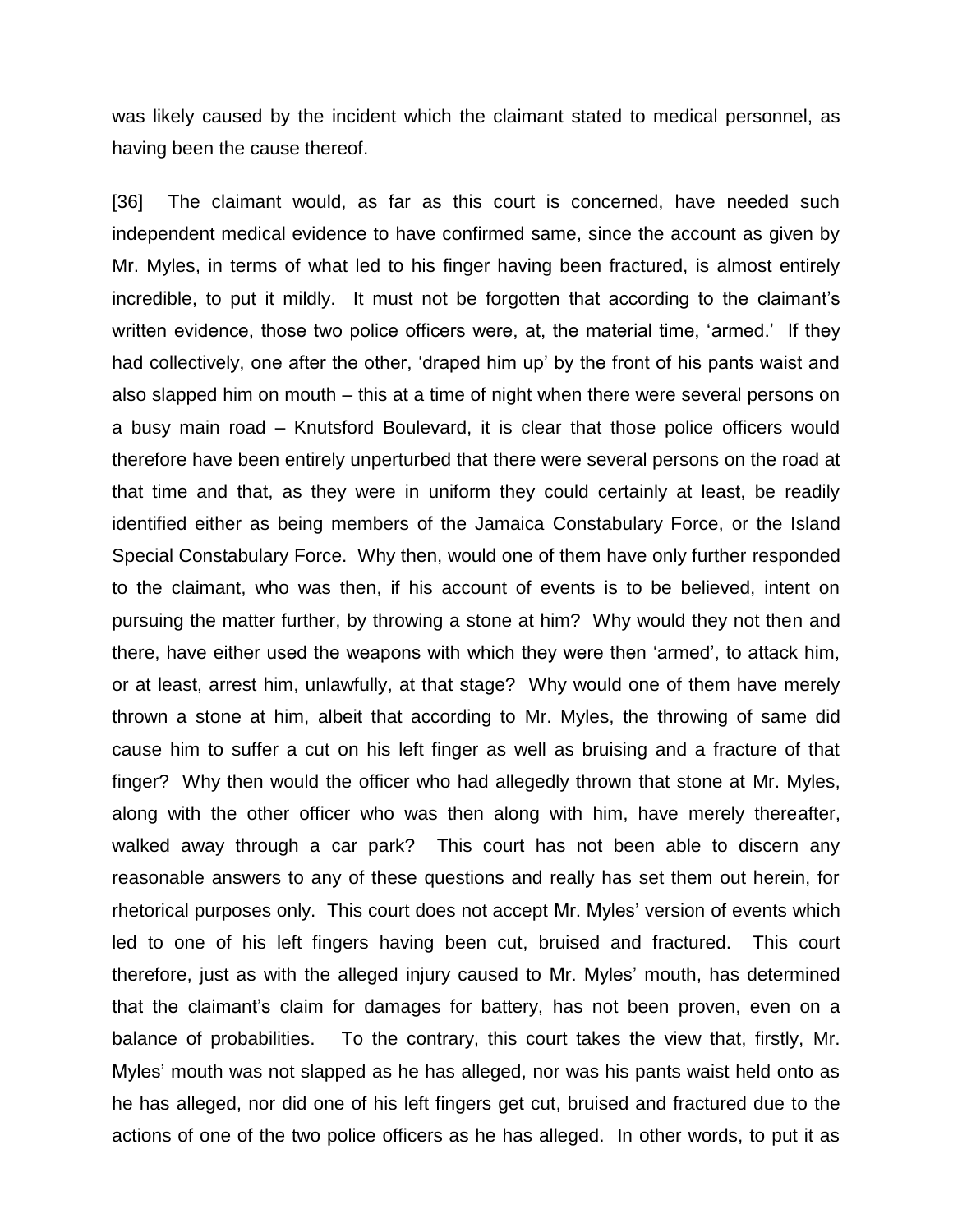simply and as mildly as possible, the claimant has completely failed to prove his claim for damages for battery.

#### **False Imprisonment**

[37] Mr. Myles has alleged that he was falsely imprisoned. He has though, also accepted that when he was first halted by one of the two police officers who had signalled him to stop, this while he was then riding his bicycle along Knutsford Boulevard, he was then also riding without lights. Riding a bicycle at night on a main road, without lights is a summary conviction offence. See **Sections 26(21) and 27 of the Main Roads Act**. There is no doubt in this court's mind, that this offence would have been committed in the plain view of the arresting officer. **Section 28(1) of the Main Roads Act** permits a constable to arrest without warrant, any person, for such an offence committed in his plain sight. See however, **Section 28(3) of the Main Roads Act**, which apparently was not complied with by either of the officers who undoubtedly, jointly caused the claimant to have been arrested without warrant. The defence has led no evidence and thus there exists no evidence which would entitle this court to conclude either that Mr. Myles had assaulted either of those police officers in any way, or that he had committed a breach of the peace in their plain sight, or that he had disobeyed a police traffic signal in any way. Accordingly, this court concludes that Mr. Myles was unlawfully arrested by a Crown servant or agent, on the facts of this case, and that same was done without reasonable or probable cause. Even though Mr. Myles was indeed riding on a main road without a light, on the night in question, the evidence which exists, enables this court to draw the reasonable inference that at no time was he asked by either of the two police officers to disclose his name.

[38] Mr. Myles has stated in his witness statement, that when he was riding on Knutsford Boulevard, on February 19, 2004, on his bicycle, which then had 'no lights'. The defence counsel has urged this court to infer that when the claimant as set out in his witness statement, there stated, that he was riding with 'no lights', what he meant by 'no lights', was that he was then riding without any reflectors on his bicycle. This court is not minded to draw such an inference, since, to this court's mind, it is not a reasonable inference which can properly be drawn in the circumstances of this case.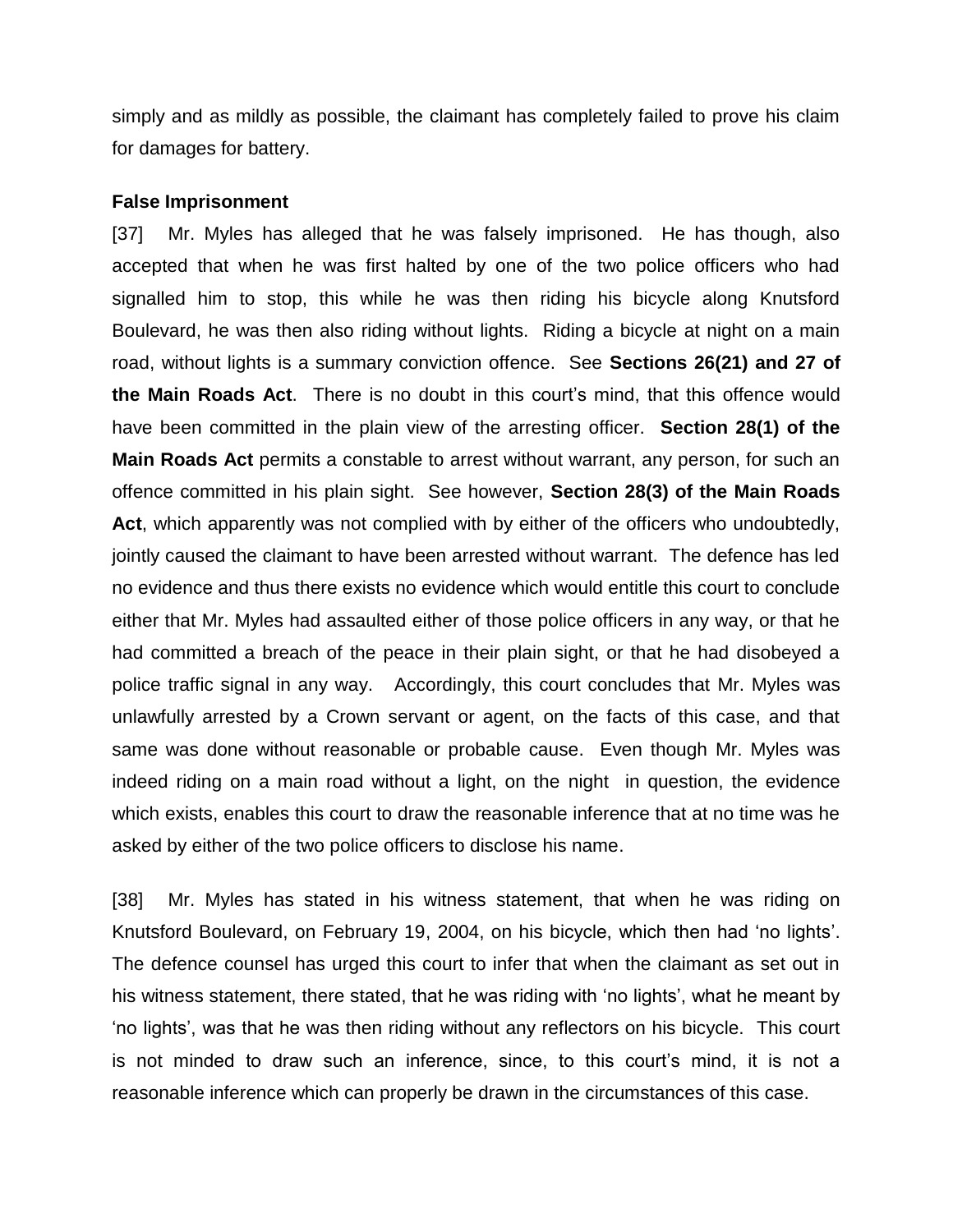[39] Furthermore, even if the defendant had reasonable and probable cause to justify the arrest of Mr. Myles, by the Crown's servants or agents, under the **Main Roads Act**, this would not serve to have justified Mr. Myles arrest pursuant to the provisions of the **Road Traffic Act**. In that regard, it ought not to be forgotten, that Mr. Myles was never charged with any offence under the **Main Roads Act**. He was instead, as the Magistrate Court's record has made clear to this court, charged with a breach of the **Road Traffic Act**. As Mr. Myles had been, at the material time, riding a bicycle at night 'without light', it was not, in any event, lawful and/or proper for him to have been criminally charged, pursuant to the provisions of the **Road Traffic Act**. This is because, whilst the **Road Traffic Act** has an offence of riding a 'carriage', which is defined in that Act, as including, *inter alia*, a bicycle, at night, without a reflector both to the front and the back thereof, it is not an offence under that Act, to ride a bicycle at night, 'without lights', which is what Mr. Myles has admitted to having done.

[40] It should be noted that Mr. Myles' evidence makes it clear that he was treated humanely during the time while he was in police custody. Efforts were made by a police officer and assistance was provided to Mr. Myles, to enable him to obtain the assistance of someone who went from Mr. Myles' home to the Half Way Tree Police Station, along with a senior police officer and Mr. Myles, who transported Mr. Myles to his home and thereafter, Mr. Myles and the person who bailed him, to the Half Way Tree Police Station. In addition, during that time, he was taken to the Kingston Public Hospital for medical treatment and he was so taken, not only on the night of February 19, 2004 – when he was arrested, but also, on the following day, when he returned there as required, for follow-up treatment. It was at the Half Way Police Station on February 20, 2004, that Mr. Myles received bail, even before he went to court. Additionally, it cannot be forgotten for the purpose of assessing damages, that it was, partially at least, because of Mr. Myles' unlawful action, in riding on the main road on that eventful night, without light, which, at least, led to Mr. Myles' passage along that road on that night, having initially, been understandably and lawfully, halted.

[41] Additionally, as regards damages, the claimant, although having claimed for exemplary damages, would not be entitled to recover same. Mr. Myles died on February 19, 2004, this having been after the tort of false imprisonment was committed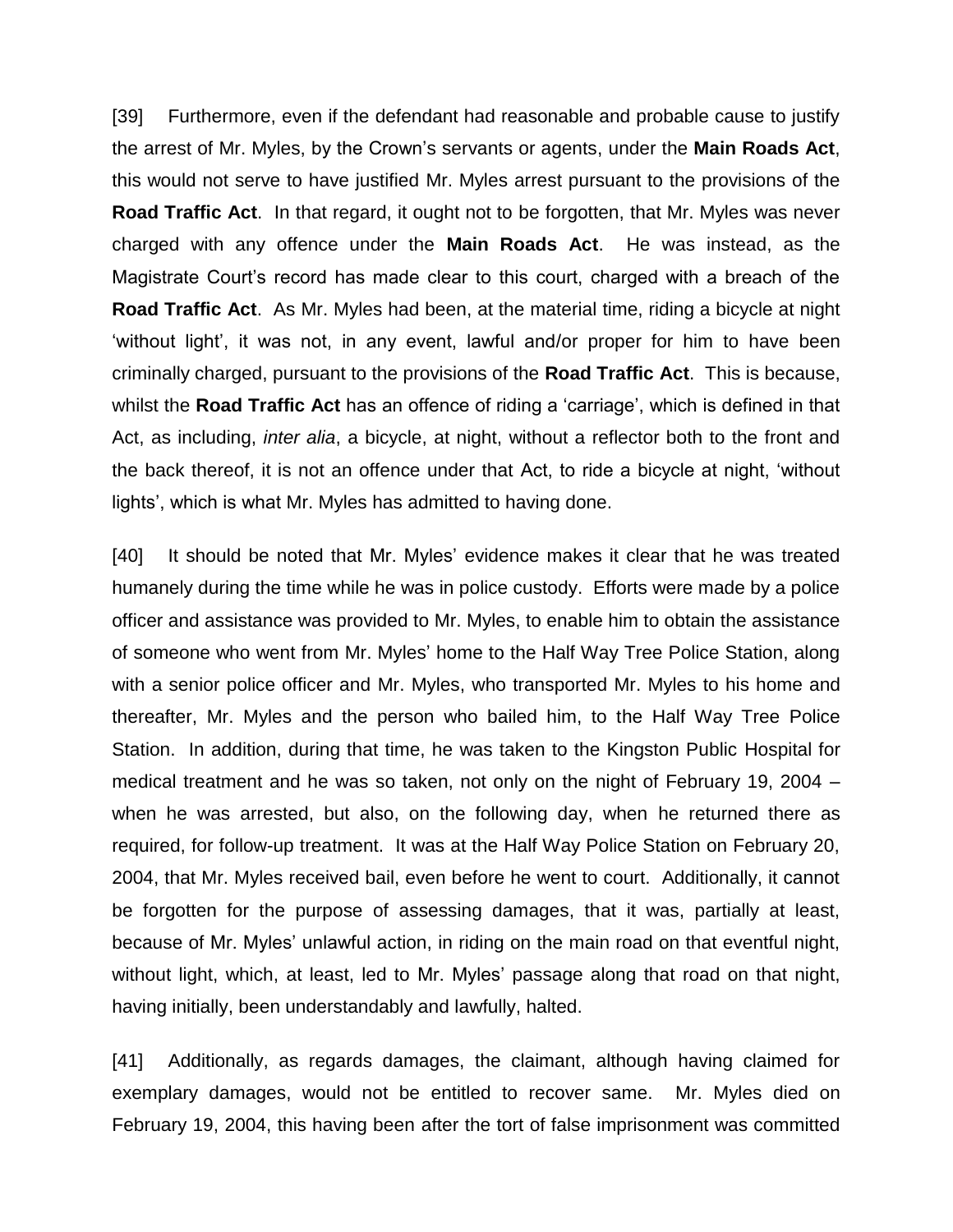upon him by the defendant's servants or agents. There is no evidence that he died as a consequence of the commission of either that tort, or any other alleged tort arising from which the claimant is pursuing this claim. Were it not therefore, for the provisions of the **Law Reform (Miscellaneous Provisions) Act**, his claim, which was begun with the filing of his claim form and particulars of claim, before he died, would have concluded as of the date of his death and could not be revived. See: **Winfield and Jolowicz on**  Tort, 13<sup>th</sup> ed. [1989], at pp. 643 and 644. The Law Reform (Miscellaneous **Provisions) Act of Jamaica**, which is *in pari materia* with the English Act of the same name, as was passed into Law in England in 1934, came into law, so as to remedy that which was deemed at the time to be a deficiency of the common law. This Act, both in England and in Jamaica, specifies that all causes of action subsisting against or vested in any person on his death, shall, as the case may, survive either against, or for the benefit of his estate. What this Act does therefore, amongst other things, is to provide for the survival of all causes of action subsisting when either the tortfeasor or injured person dies. See **Section 2 of Jamaica's Law Reform (Miscellaneous Provisions) Act**. That Act though, also expressly provides that where the 'injured person' – this being the person who has the cause of action vested in him as at the date of his death, has died, the damages recoverable for the benefit of the estate, shall not include any exemplary damages. See **Section 2(2)(a) of the Law Reform (Miscellaneous Provisions) Act.** Thus, the claimant's claim for exemplary damages in the case at hand, cannot, as things now stand, properly succeed and thus, on that basis alone, this court will make no award for same.

[42] This court must give consideration to other awards for damages for false imprisonment as made in other cases which involve police officers as defendants, in order to best be able to make a fair and proper assessment of the damages award that ought to be made in the claimant's favour, in the case at hand.

[43] As regards the claimant's claim for aggravated damages, this court will make no award for same. The court is empowered to make an award for aggravated damages, in circumstances wherein, on assessing general damages, this court holds the view that where injury to the claimant's feelings and the mental distress that he has suffered, arising from the legal wrong which was committed in relation to him, by the defendant,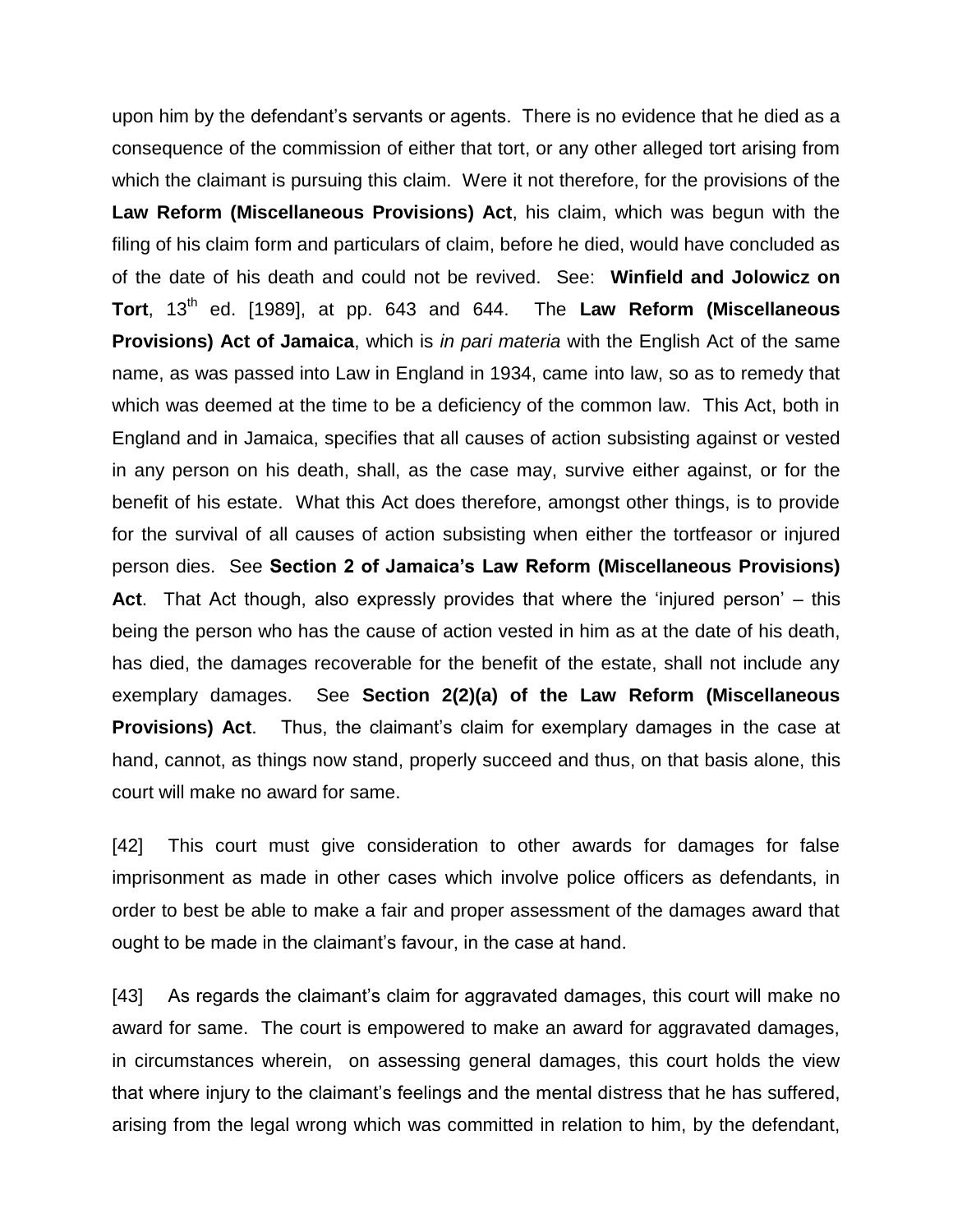have been worsened by the bad motive, or wilful conduct of the defendant, then, `this court may, in such a circumstance, award in the claimant's favour and thus, as against the defendant, aggravated damages, albeit that such is still to be awarded as compensation, rather than as punishment. This court does not hold the view that such an award would be appropriate, arising from the tort of false imprisonment committed in relation to the claimant in the case at hand, since this court is of the view, that whilst the police officer who laid the charges against the claimant and who effected the claimant's arrest, did so erroneously as a matter of law and thus, also without reasonable or probable cause – as was alleged by the claimant, did so as a consequence of an evil motive, or in other words, maliciously, this not having been alleged by the claimant, insofar as the claimant's claim for damages for false imprisonment is concerned. In addition, the circumstances surrounding the claimant's imprisonment during the entire period of time within which such continued, do not justify this court in making any award for aggravated damages, in the claimant's favour.

[44] In respect of special damages, the claimant has claimed for loss of income, but has led absolutely no evidence whatsoever, as to same. In addition, he has claimed for the cost of a medical report and for the replacement of Mr. Myles' dentures. These latter-mentioned items of special damages claimed for, could only properly be awarded by this court in the claimant's favour, of this court were to conclude that the claimant was indeed the subject of a battery, at the hands of the defendant's servants and/or agents. Under and in respect of the claim for damages for false imprisonment therefore, this court will make no award for special damages, this because, Mr. Myles' false imprisonment did not necessitate his having obtained either a medical report, or new dentures.

[45] What then, would be the appropriate award to be made by this court, as general damages, arising from Mr. Myles' false imprisonment by the defendant's servants or agents? This is very difficult to assess, since there is no evidence as to the precise length of time during which, Mr. Myles was under arrest. We do know though, that the relevant incident involving Mr. Myles and the two police officers, occurred at approximately 9:00 p.m. on February 19, 2004. We also know that Mr. Myles remained in police custody and thus, police escort, even while he was taken to and being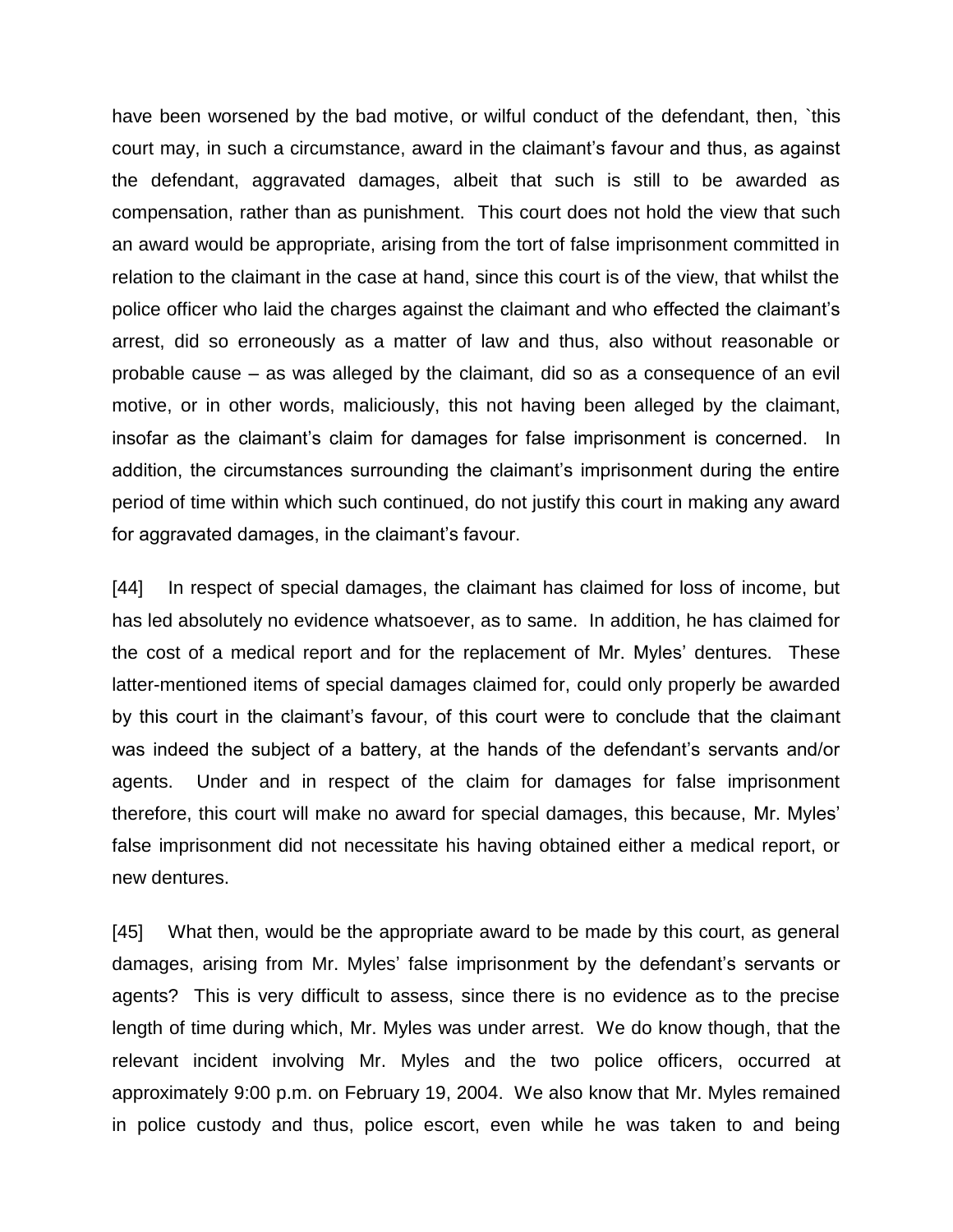attended to at the Kingston Public Hospital, as well as after he returned from the hospital, to the New Kingston police post. From there, he remained under police custody while escorted to and from his home, which is where he was taken, in order to enable him to locate someone who could stand as surety for him, when he was granted 'police bail', at the police post. All in all therefore, this court, estimates that from the time when Mr. Myles was first, unlawfully detained, this of course, having been from at least a little time before he was actually criminally charged, until when he would have been granted and met, via his surety, the police bail which was offered to him, he would have spent approximately six hours, being falsely imprisoned. That false imprisonment was carried out in a police station, but this court heard no evidence as regards whether anyone other than police officers and the claimant, were present there, at that time. Mr. Myles' imprisonment though, would nonetheless, undoubtedly have been made known to the wider public, at the time when he was escorted to and from the hospital, as also, while he remained in custody, or in other words, 'under escort' at the hospital. In addition, as earlier mentioned, this court can and does draw the reasonable inference that a moral stigma would have 'surrounded' the claimant, by virtue of his having been arrested by the police and his having remained under such arrest for a period of six hours. The good thing though, is that the evidence, as already stated in these reasons, makes it clear that Mr. Myles was at all times while under arrest, treated humanely by the police officers who, from that point onwards, attended to him. In the case: **Rayon Wilson and Attorney General and Detective Meeks** – Claim No. 2006 HCV 3368, Mr. Myles was awarded, just two years ago, the sum of \$350,000.00 per day, arising from his having been falsely imprisoned by the defendants, over a period of seven days. When that award is updated using the September, 2013 Consumer Price Index (CPI), of 207.2, the award would be \$60,585.00 per day. In the case at hand, this court has concluded that the claimant was detained for a quarter of a day (six hours). In the circumstances, this court awards to the claimant as general damages for false imprisonment, the sum of \$20,000.00 with interest at 6% from as of February 19, 2004, until November 15, 2013.

[46] There is one final issue which should be addressed for the purpose of resolving all of the pertinent issues as regards this claim. It is as regards the value or lack of value, (as the case may be) of Mr. Myles' report made within days of the relevant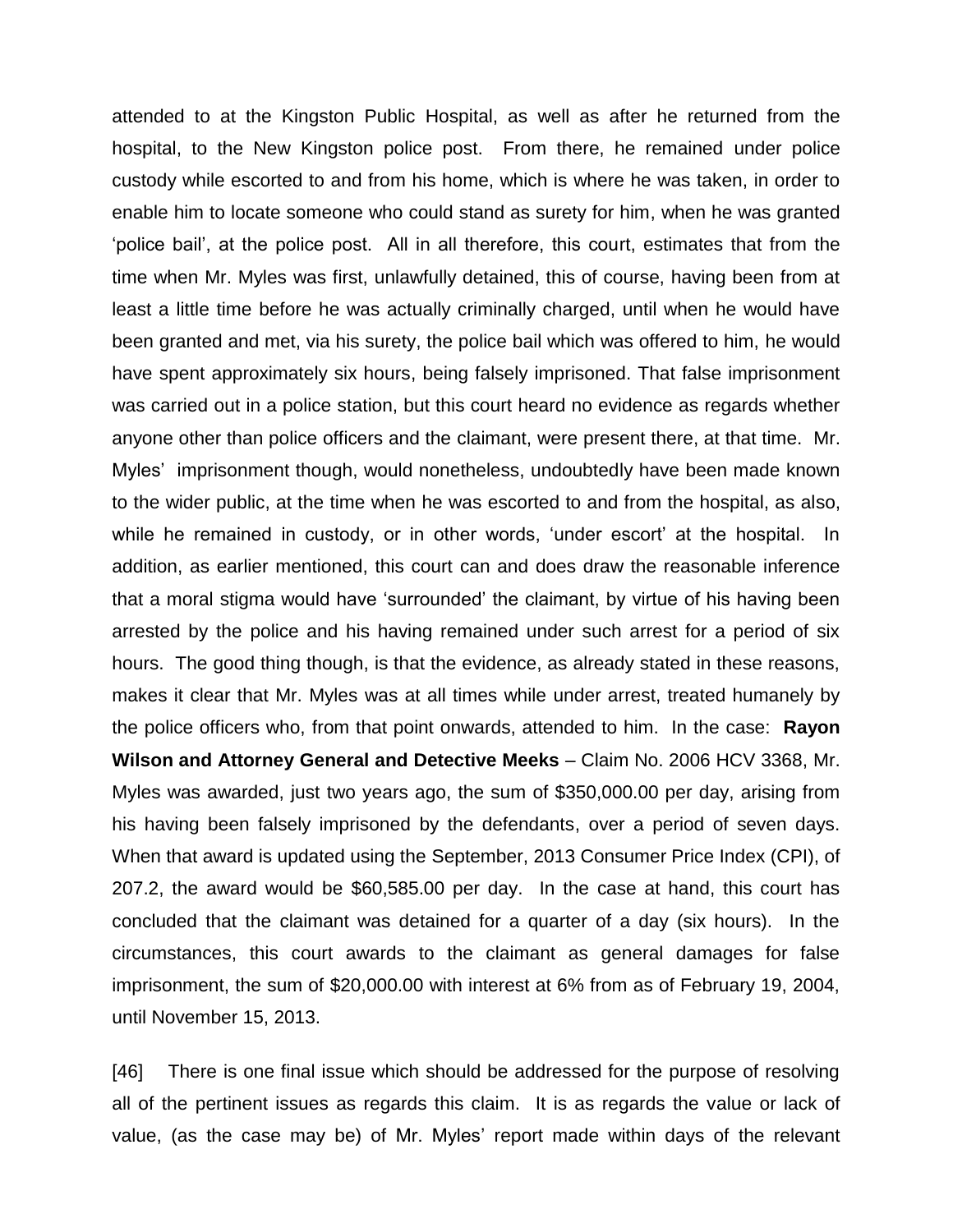incident involving himself and the Crown's servants or agents, which, according to him, resulted in his having been battered, falsely imprisoned and maliciously prosecuted.

[47] This court is of the considered opinion that evidence of what was stated by Mr. Myles in that report, although admitted as hearsay evidence and thus, was being relied on by the claimant, for the purpose of proving the truth of its contents, is not capable of being utilized by this court for that purpose, as in that regard, it is within the category of what is recognized by the law of evidence, as being a 'previous consistent statement.' As a general rule, previous consistent statements are not admissible for the purpose of proving the truth of the contents of that statement. Whilst there are a few exceptions that exist to that general rule, one of which would be that such a statement could be relied on to rebut on allegation of recent fabrication, no such allegation was, or for that matter, could have been put to the claimant at trial, since by then, the claimant was deceased. None of the other exceptions to the aforementioned general rule, which need not and will not be stated in these reasons for judgment, need be referred to specifically.

[48] The reason for the general rule, is that a party cannot be permitted to strengthen his case by making evidence for himself. In other words, a party cannot, by means of repeating this allegation to several persons, time and time again, use as evidence in support of his claim, the accounts of those persons, as regards what they have been told by that party. All of that evidence comes from that party himself and thus, cannot be used in support of his account as provided in court. Thus, although it was admitted as hearsay evidence during the trial of this claim, it, in reality, could serve no useful purpose whatsoever, insofar as support of the claimant's claim is concerned. This court though, was entitled to and did in fact take into account, the few inconsistencies between the claimant's account as given in his witness statement, or as set out in his statement of case, as against that which was stated in the claimant's report to the Police Public Complaints Authority. Those inconsistencies are what is known as previous inconsistent statements and are admissible for the limited purpose, not of proving the truth of what was stated in that previous statement, but instead, for the purpose of proving the inconsistency, which, once proven, may be taken by the fact – finding tribunal, as impingingly negatively on the relevant party's credibility. For more overall